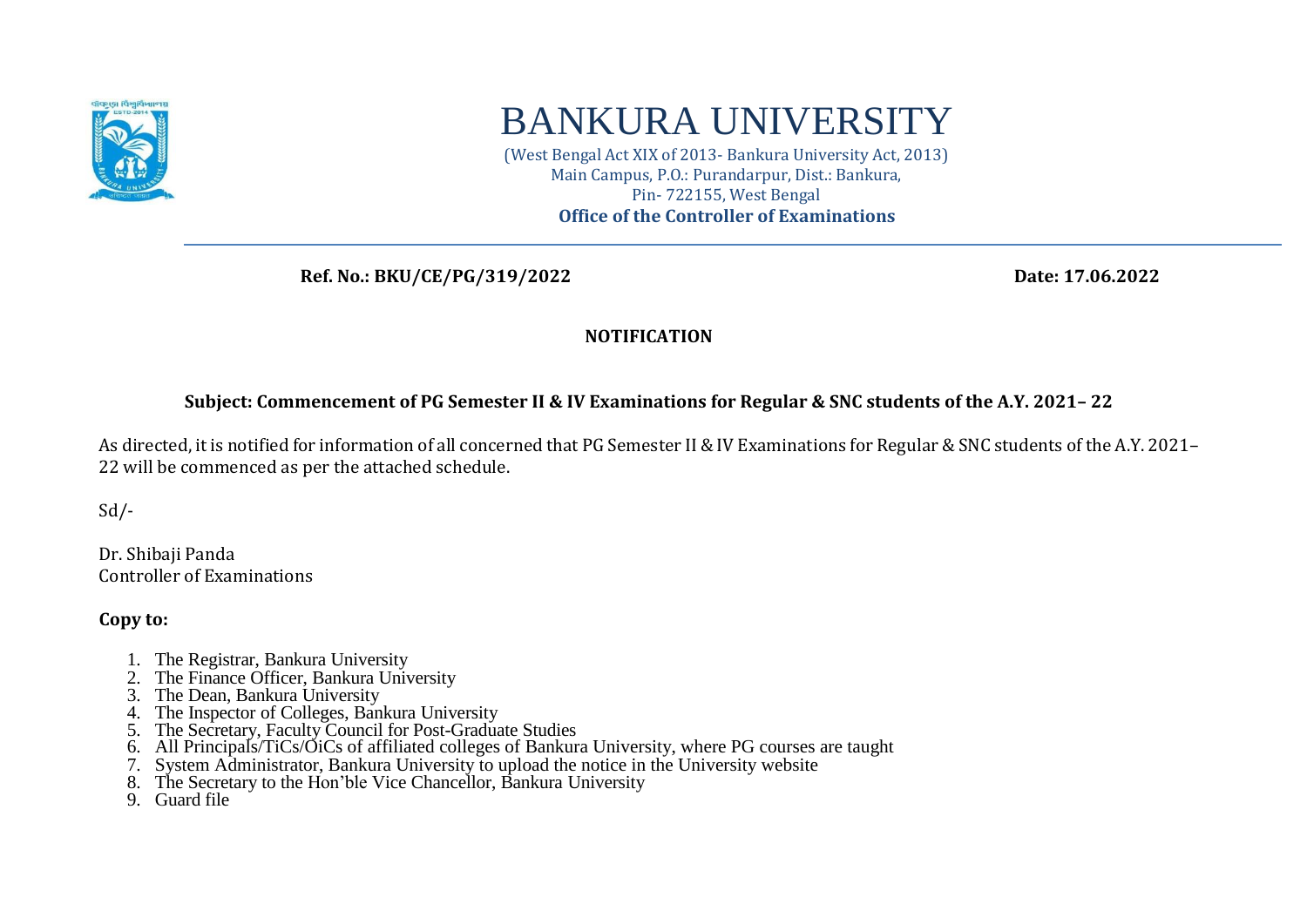|             | <b>Department Name: Bengali</b>                                                             |                  |                                                         | <b>Semester: II and IV</b>                                                     |  |  |  |  |
|-------------|---------------------------------------------------------------------------------------------|------------------|---------------------------------------------------------|--------------------------------------------------------------------------------|--|--|--|--|
|             | <b>Examination Schedule for Postgraduate Even SEM End-Semester Examinations, July, 2022</b> |                  |                                                         |                                                                                |  |  |  |  |
| <b>Date</b> | <b>Time</b>                                                                                 | <b>Course Id</b> | <b>Course Code</b><br>(As mentioned in<br>the Syllabus) | <b>Course Title</b>                                                            |  |  |  |  |
| 04.07.2022  | $12:00$ noon $-1:00$ pm                                                                     |                  | 206 EF                                                  | Value Education and Human Rights                                               |  |  |  |  |
| 05.07.2022  | $12:00$ noon $-2:00$ pm                                                                     | 40151            | <b>BNG/401/C</b>                                        | MOHAKAVYA O ONUBAD SAHITYA                                                     |  |  |  |  |
|             |                                                                                             |                  |                                                         | RABINDRA KABYA                                                                 |  |  |  |  |
| 06.07.2022  | $12:00$ noon $-2:00$ pm                                                                     | 20151            | <b>BNG/201/C</b>                                        | UNISH SOTOKER ADHUNIK BANGLA KAVYA O KOBITA                                    |  |  |  |  |
| 07.07.2022  | $12:00$ noon $-2:00$ pm                                                                     |                  |                                                         | <b>MANGAL KAVYA</b>                                                            |  |  |  |  |
|             |                                                                                             | 40152            | <b>BNG/402/C</b>                                        | RABINDRA UPANYAS                                                               |  |  |  |  |
| 08.07.2022  | $12:00$ noon $-2:00$ pm                                                                     | 20152            | <b>BNG/202/C</b>                                        | UNISH SOTOKER BANGLA NATOK                                                     |  |  |  |  |
| 09.07.2022  | $12:00$ noon $-2:00$ pm                                                                     | 40153            | <b>BNG/403/C</b>                                        | CHOITANYA JIBONI SAHITYA O PUTHI                                               |  |  |  |  |
|             |                                                                                             |                  |                                                         | RABINDRA GALPO, RABINDRA PROBANDHO O RAMYO<br><b>RACHANA</b>                   |  |  |  |  |
| 11.07.2022  | $12:00$ noon $-2:00$ pm                                                                     | 20153            | <b>BNG/203/C</b>                                        | UNISH SOTOKER BANGLA KOTHA SAHITYO                                             |  |  |  |  |
| 12.07.2022  | $12:00$ noon $-2:00$ pm                                                                     | 40154            | <b>BNG/404/C</b>                                        | PODABALI SAHITYA                                                               |  |  |  |  |
|             |                                                                                             |                  |                                                         | RABINDRA NATAK, RABINDRA PATRA O BHRAMAN SAHITYA                               |  |  |  |  |
| 13.07.2022  | $12:00$ noon $-2:00$ pm                                                                     | 20154            | <b>BNG/204/C</b>                                        | <b>BANGLAR SANSKRITI</b>                                                       |  |  |  |  |
| 15.07.2022  | $12:00$ noon $-2:00$ pm                                                                     | 20155            | <b>BNG/205/C</b>                                        | UNISH SATAKAR BANGLA SAHITYOER ARTHO- SAMAZIK-<br>RAJNITIK- DHORMIYO POTOBHUMI |  |  |  |  |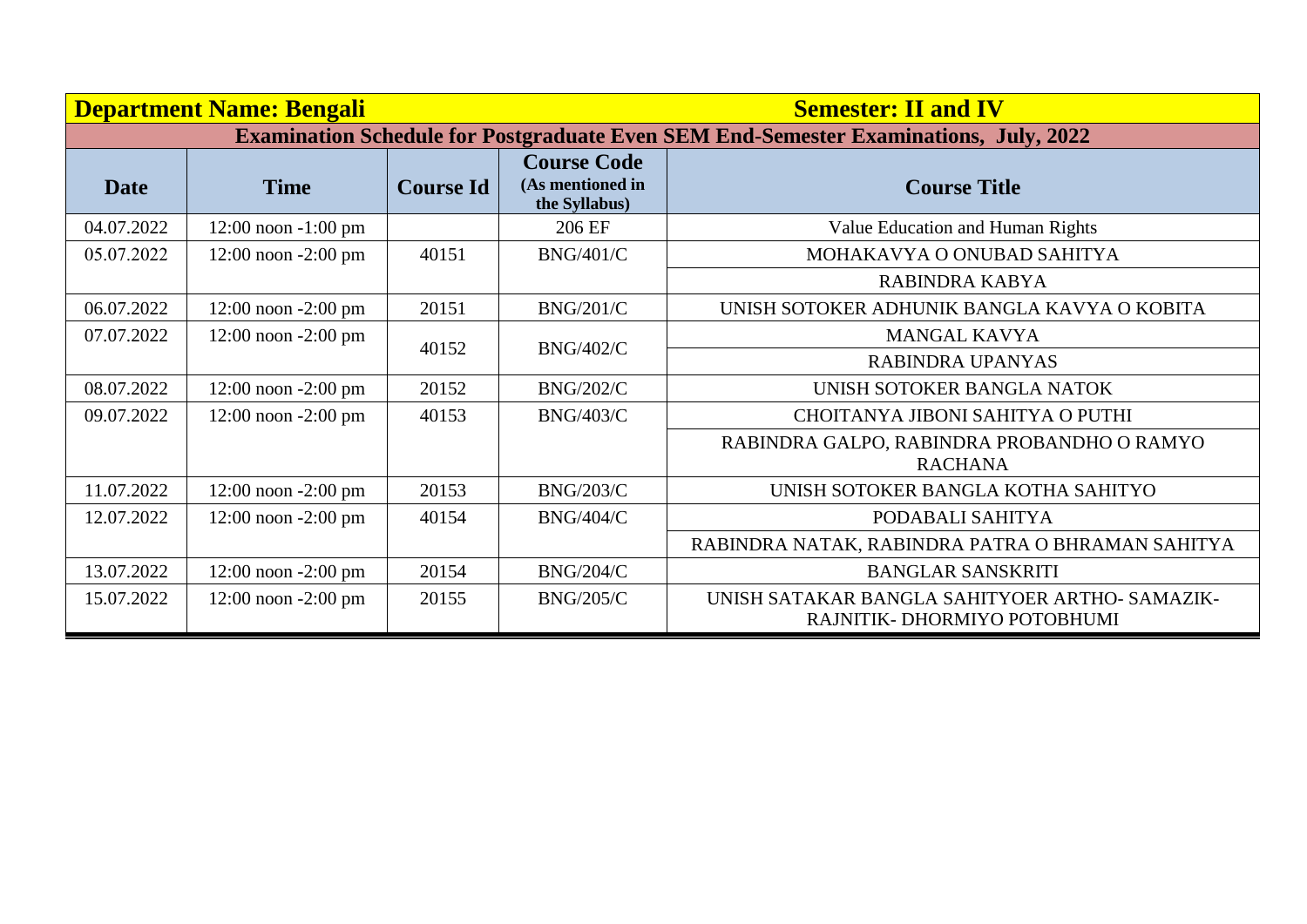| <b>Department Name:</b>                                                              |                         | (BOTANY)         |                                            | <b>Semester: II</b>                              |  |  |  |
|--------------------------------------------------------------------------------------|-------------------------|------------------|--------------------------------------------|--------------------------------------------------|--|--|--|
| <b>Examination Schedule for Postgraduate Even -Semester Examinations, July, 2022</b> |                         |                  |                                            |                                                  |  |  |  |
| <b>Date</b>                                                                          | <b>Time</b>             | <b>Course Id</b> | <b>Course Code</b><br>(As mentioned in the | <b>Course Title</b>                              |  |  |  |
|                                                                                      |                         |                  | Syllabus)                                  |                                                  |  |  |  |
| 04.07.2022                                                                           | $12:00$ noon $-1:00$ pm | 21356            | 206 EF                                     | Value Education and Human Rights                 |  |  |  |
| 06.07.2022                                                                           | $12:00$ noon $-2:00$ pm | 21351            | BOT/201C(T)                                | Plant Physiology.                                |  |  |  |
| 07.07.2022                                                                           | $12:00$ noon $-2:00$ pm | 21352            | BOT/202C(T)                                | Biochemistry and Molecular Biology.              |  |  |  |
| 08.07.2022                                                                           | $12:00$ noon $-2:00$ pm | 21353            | BOT/203C(T)                                | Morphology, Palynology and Reproductive Biology  |  |  |  |
| 11.07.2022                                                                           | $12:00$ noon $-2:00$ pm | 21354            | BOT/204C(T)                                | Taxonomy of Angiosperm.                          |  |  |  |
| 13.07.2022                                                                           | $11:00$ am $-1:00$ pm   | 21361            | BOT/201C(PR)                               | Plant Physiology (off line).                     |  |  |  |
| 14.07.2022                                                                           | $11:00$ am $-1:00$ pm   | 21362            | BOT/202C(PR                                | Biochemistry and Molecular Biology. (Off line).  |  |  |  |
| 15.07.2022                                                                           | $11:00$ am $-1:00$ pm   | 21363            | BOT/203C(PR)                               | Morphology, Palynology and Reproductive Biology. |  |  |  |
|                                                                                      |                         |                  |                                            | (Off line).                                      |  |  |  |
| 16.07.2022                                                                           | $11:00$ am $-1:00$ pm   | 21364            | BOT/204C(PR)                               | Taxonomy of Angiosperm. (Off line).              |  |  |  |
| 18.07.2022                                                                           | $11:00$ am $-1:00$ pm   | 21365            | BOT/205I.A.                                | Internal assignment. (Off line).                 |  |  |  |
| 19.07.2022                                                                           | $11:00$ am $-1:00$ pm   | 21365            | BOT/205I.A.                                | Internal assignment. (Off line).                 |  |  |  |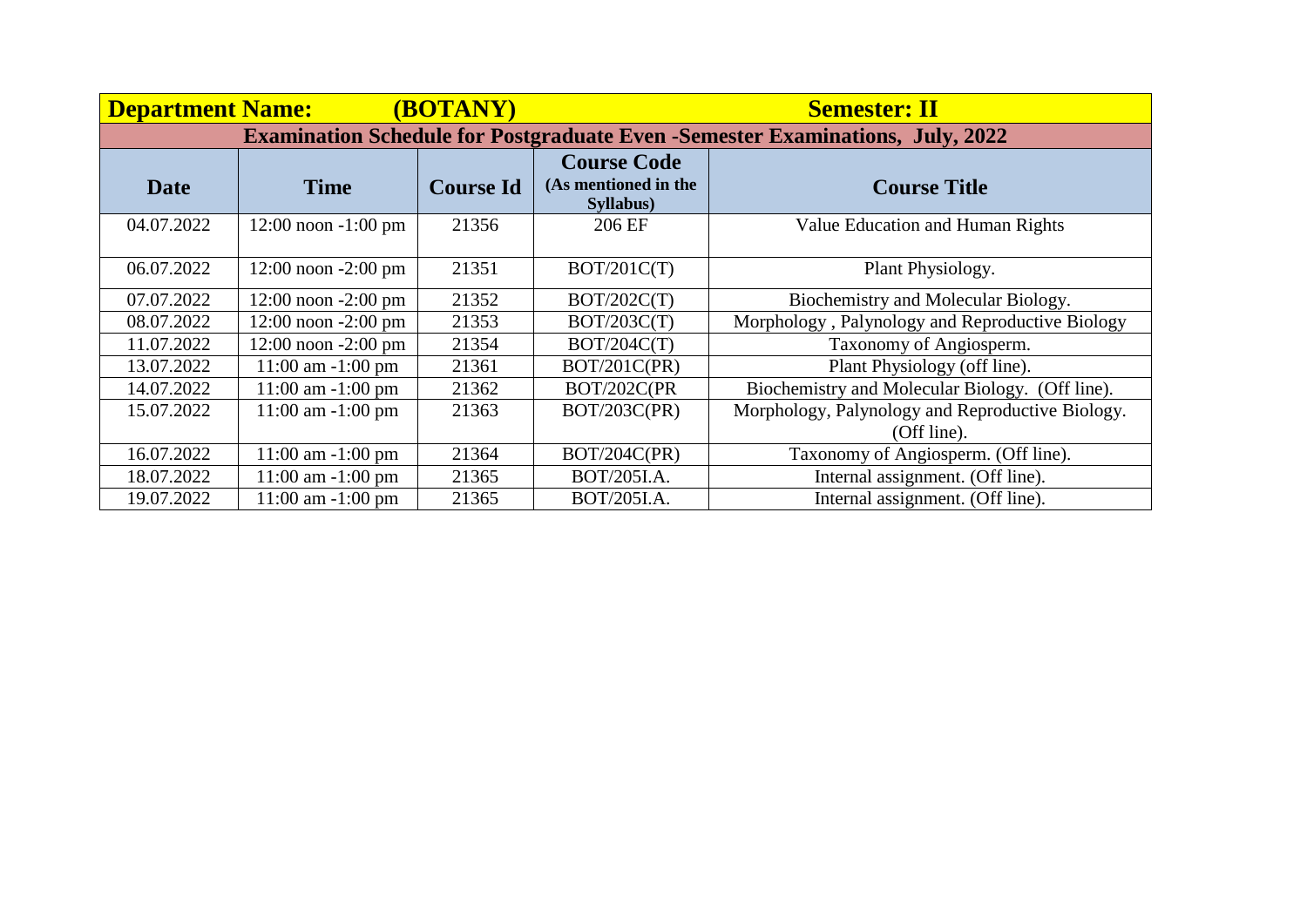|            | <b>Department Name: Botany</b>      |                  |                                                         | <b>Semester: IV</b>                                                                         |
|------------|-------------------------------------|------------------|---------------------------------------------------------|---------------------------------------------------------------------------------------------|
|            |                                     |                  |                                                         | <b>Examination Schedule for Postgraduate Even SEM End-Semester Examinations, July, 2022</b> |
| Date       | <b>Time</b>                         | <b>Course Id</b> | <b>Course Code</b><br>(As mentioned in the<br>Syllabus) | <b>Course Title</b>                                                                         |
| 04.07.2022 | $3:00 \text{ pm } -5:00 \text{ pm}$ | 41351            | $BOT/401-C(T)$                                          | Ecology and Evolution                                                                       |
| 05.07.2022 | $3:00 \text{ pm } -5:00 \text{ pm}$ | 41352            | $BOT/402-C(T)$                                          | Plant Anatomy, Silviculture                                                                 |
| 06.07.2022 | $3:00 \text{ pm } -5:00 \text{ pm}$ | 41354            | BOT/404EA-<br>$C(T)$ +EB- $C(T)$                        | Taxonomy of Angiosperms and<br>Biosystematics+ Microbiology                                 |
| 11.07.2022 | $2:00 \text{ pm } -4:00 \text{ pm}$ | 41361            | $BOT/401-C(PR)$                                         | Ecology and Evolution<br>(off line)                                                         |
| 12.07.2022 | $2:00 \text{ pm } -4:00 \text{ pm}$ | 41362            | $BOT/402-C(PR)$                                         | Plant Anatomy, Silviculture off line).                                                      |
| 13.07.2022 | $2:00 \text{ pm } -4:00 \text{ pm}$ | 41364            | BOT/404EA-<br>$C(PR)$ +EB- $C(PR)$                      | Taxonomy of Angiosperms and Biosystematics<br>+ Microbiology (off line).                    |
| 14.07.2022 | $2:00 \text{ pm } -4:00 \text{ pm}$ | 41363            | BOT/403I.A.                                             | (off line).<br>Educational excursion, Tutorial                                              |
| 18.07.2022 | $12:00$ noon-                       | 41365            | BOT/405/DN.                                             | Dissertation                                                                                |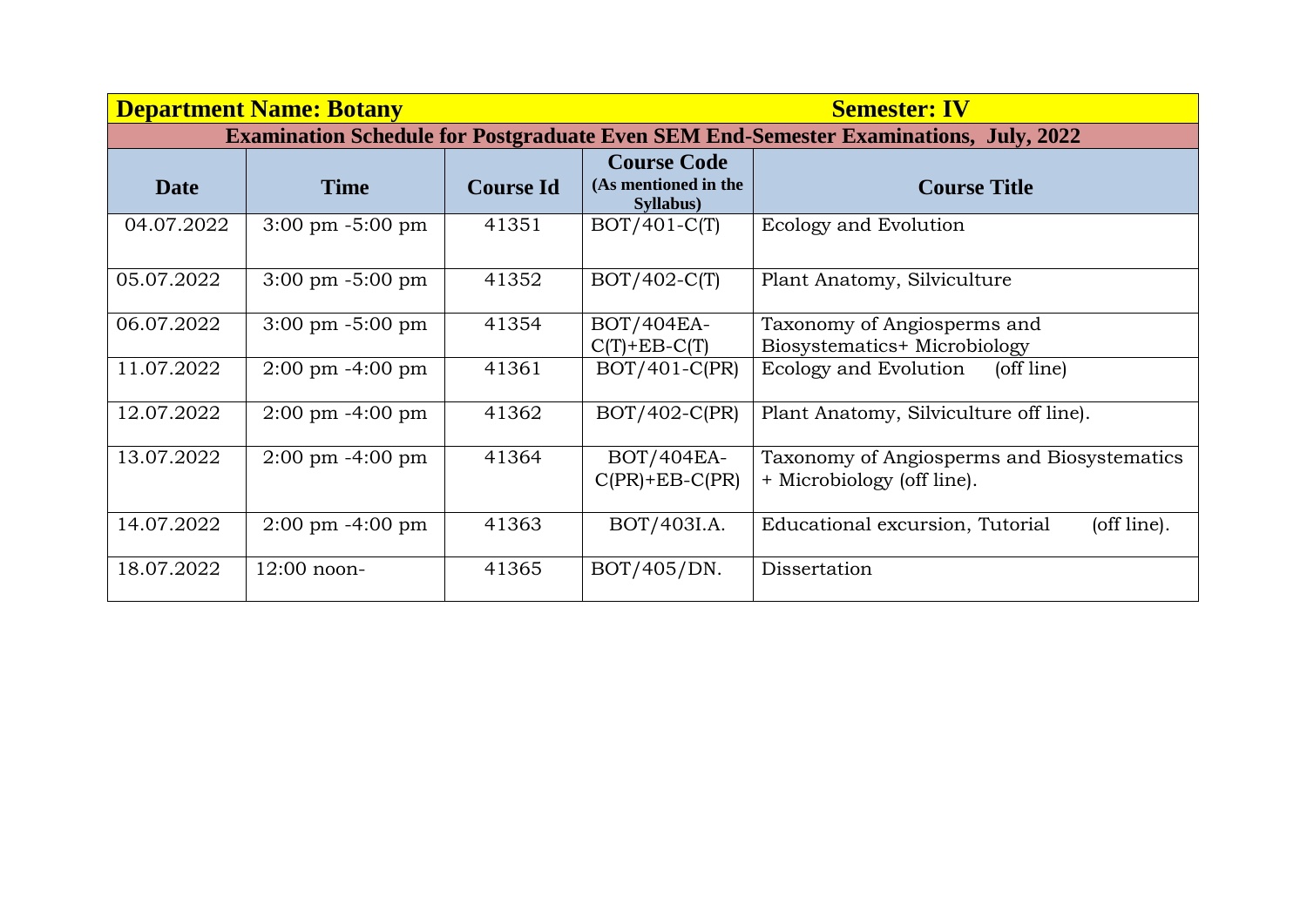| <b>CHEMISTRY</b><br><b>Department Name:</b> |                         |                  | <b>Semester: II and IV</b>                                                                  |                                                                                              |  |
|---------------------------------------------|-------------------------|------------------|---------------------------------------------------------------------------------------------|----------------------------------------------------------------------------------------------|--|
|                                             |                         |                  | <b>Examination Schedule for Postgraduate Even SEM End-Semester Examinations, July, 2022</b> |                                                                                              |  |
| <b>Date</b>                                 | <b>Time</b>             | <b>Course Id</b> | <b>Course Code</b><br>(As)<br>mentioned in the<br>Syllabus)                                 | <b>Course Title</b>                                                                          |  |
| 04.07.2022                                  | $12:00$ noon $-1:00$ pm | 21456            | 206 EF                                                                                      | Value Education and Human Rights                                                             |  |
| 05.07.2022                                  | $12:00$ noon $-2:00$ pm | 21451            | CHEM 201C                                                                                   | <b>Inorganic Chemistry</b>                                                                   |  |
| 06.07.2022                                  | 12:00 noon -2:00 pm     | 21452            | CHEM 202C                                                                                   | Organic Chemistry                                                                            |  |
| 07.07.2022                                  | $12:00$ noon $-2:00$ pm | 21453            | CHEM 203C                                                                                   | Physical Chemistry                                                                           |  |
| 04.07.2022                                  | N.A.                    | 21467            | $207I$ A                                                                                    | <b>Internal Assignment</b>                                                                   |  |
| 12.07.2022                                  | 11.00 am- 5.00 pm       | 21465            | 205C                                                                                        | <b>Physical Chemistry Practical</b>                                                          |  |
| 18.07.2022                                  | $11.00$ am- $5.00$ pm   | 21464            | 204C                                                                                        | <b>Inorganic Chemistry Practical</b>                                                         |  |
| 05.07.2022                                  | $12:00$ noon $-2:00$ pm | 41451            | CHEM 401E (IS/OS/PS)                                                                        | Inorganic Chemistry Special, Organic Chemistry Special, Physical<br><b>Chemistry Special</b> |  |
| 06.07.2022                                  | 12:00 noon -2:00 pm     | 41452            | CHEM 402E (IS/OS/PS)                                                                        | Inorganic Chemistry Special, Organic Chemistry Special, Physical<br><b>Chemistry Special</b> |  |
| 07.07.2022                                  | $12:00$ noon $-2:00$ pm | 41453            | CHEM 403E (IS/OS/PS)                                                                        | Inorganic Chemistry Special, Organic Chemistry Special, Physical<br><b>Chemistry Special</b> |  |
| 08.07.2022                                  | $12:00$ noon $-2:00$ pm | 41464            | CHEM 404C(PR)                                                                               | <b>Computer Application in Chemistry</b>                                                     |  |
| 14.07.2022                                  | 11.00 am- 5.00 pm       | 41465            | CHEM 405E(PR)(IS/OS/PS)                                                                     | <b>Organic Chemistry Special Practical</b>                                                   |  |
| 14.07.2022                                  | 11.00 am- 5.00 pm       | 41465            | CHEM 405E(PR)(IS/OS/PS)                                                                     | <b>Physical Chemistry Special Practical</b>                                                  |  |
| 15.07.2022                                  | $11.00$ am- $5.00$ pm   | 41465            | CHEM 405E(PR)(IS/OS/PS)                                                                     | <b>Inorganic Chemistry Special Practical</b>                                                 |  |
| 19.07.2022                                  | $11.00$ am- $5.00$ pm   | 41466            | CHEM 406 I.A. (IS/OS/PS)                                                                    | Term Paper/Project                                                                           |  |

**Kindly note the following:** PG Internal Assignment of Sem-II (Paper: CHEM 207I.A.) will be conducted as Assignment based Assessment like the previous odd semester examination.

In this regard students of Sem-II need to submit their Assignment based papers (open choice) according to the following instruction -

| <b>Semester</b> | <b>Paper Code</b> | <b>Last date of Submission</b> | <b>Mailing address</b> | <b>Page limits</b>                              |
|-----------------|-------------------|--------------------------------|------------------------|-------------------------------------------------|
| Sem-II          | CHEM 207LA        | 04.07.2022                     | chemistrybku@gmail.com | Maximum eight (8) pages (typed or hand written) |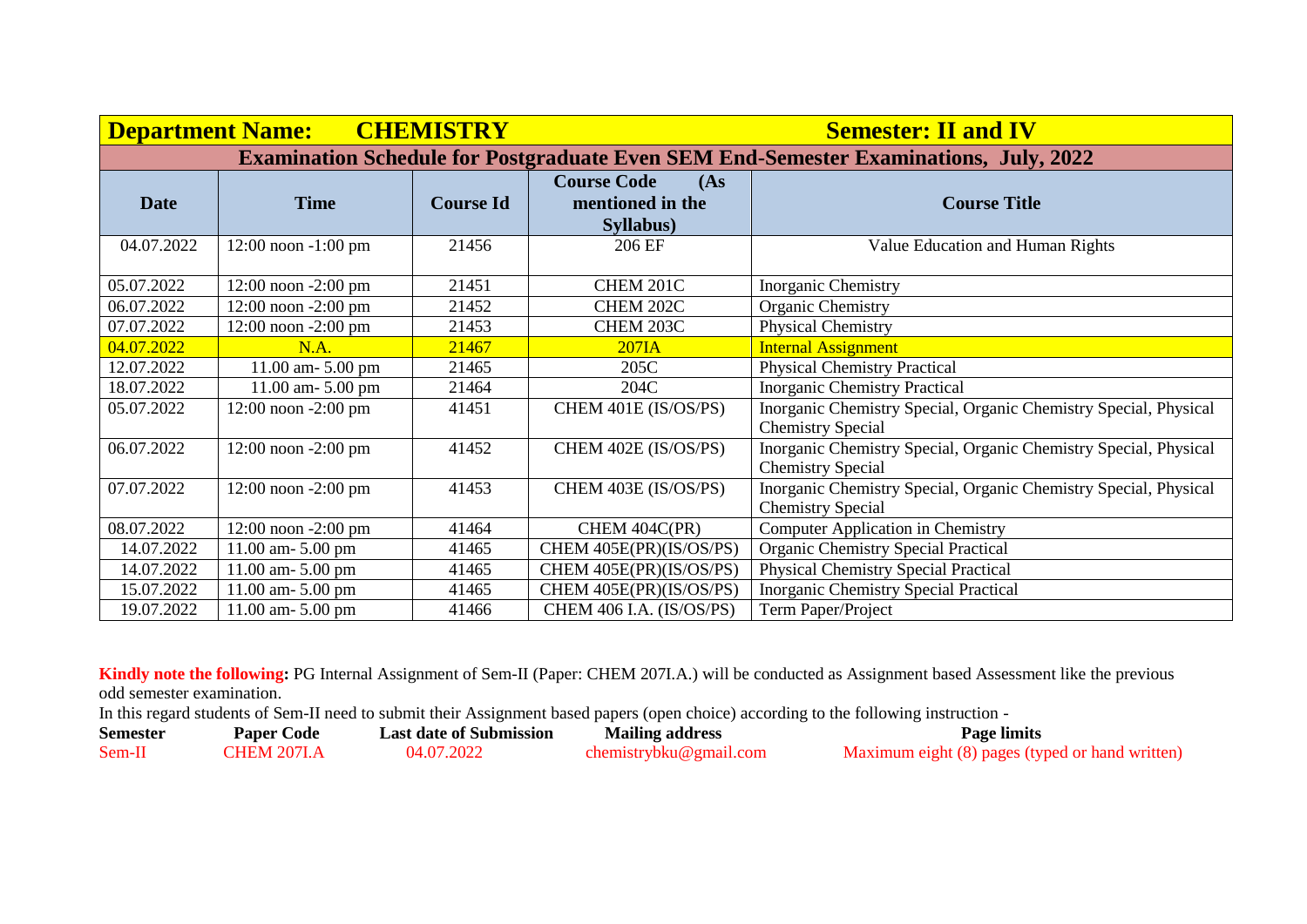|             | <b>DEPARTMENT: EDUCATION</b>         |                  | <b>Semester: II and IV</b>                                                                  |                                                                               |
|-------------|--------------------------------------|------------------|---------------------------------------------------------------------------------------------|-------------------------------------------------------------------------------|
|             |                                      |                  | <b>EXAMINATION SCHEDULE FOR POSTGRADUATE EVEN SEM END-SEMESTER EXAMINATIONS, JULY, 2022</b> |                                                                               |
| <b>DATE</b> | <b>TIME</b>                          | <b>COURSE ID</b> | <b>COURSE CODE</b><br>(AS MENTIONED<br><b>IN THE</b><br><b>SYLLABUS</b>                     | <b>COURSE TITLE</b>                                                           |
| 04.07.2022  | 12:00 NOON -1:00 PM                  | 20256            | 206 EF                                                                                      | <b>VALUE EDUCATION AND HUMAN RIGHTS</b>                                       |
| 05.07.2022  | 12:00 NOON-2:00 PM                   | 20251            | <b>EDN 201 C</b>                                                                            | SOCIOLOGICAL FOUNDATION OF EDUCATION (PART-TWO)                               |
|             | 12:00 NOON-2:00 PM                   | 40251            | <b>EDN 401 C</b>                                                                            | EDUCATIONAL MANAGEMENT                                                        |
| 08.07.2022  | 12:00 NOON-2:00 PM                   | 20252            | <b>EDN 202 C</b>                                                                            | POLITICS AND ECONOMICS OF EDUCATION                                           |
|             | 12:00 NOON-2:00 PM                   | 40252            | <b>EDN 402 C</b>                                                                            | <b>INCLUSIVE EDUCATION</b>                                                    |
| 11.07.2022  | 12:00 NOON-2:00 PM                   | 20253            | <b>EDN 203 C</b>                                                                            | PSYCHOLOGICAL FOUNDATION OF EDUCATION (PART-TWO)                              |
|             | 12:00 NOON-2:00 PM                   | 40253            | <b>EDN 403 C</b>                                                                            | TEACHER EDUCATION (PART-TWO)                                                  |
|             | 12:00 NOON-2:00 PM                   | 20254            | <b>EDN 204 C</b>                                                                            | METHODOLOGY OF EDUCATIONAL RESEARCH (PART-II)                                 |
| 13.07.2022  | 12:00 NOON-2:00 PM                   | 40254            | <b>EDN 404 EA</b>                                                                           | GUIDANCE AND COUNSELLING (PART-TWO)                                           |
|             |                                      | 40254            | <b>EDN 404 EC</b>                                                                           | EDUCATIONAL MEASUREMENT, EVALUATION, AND<br><b>ASSESSMENT</b><br>(PART-TWO)   |
| 14.07.2022  | 11:00 AM<br><b>ONWARDS (OFFLINE)</b> | 20265<br>40265   | <b>EDN 205 P &amp;</b><br><b>EDN 405 DN</b>                                                 | PSYCHOLOGICAL PRACTICAL EXAMINATION & DISSERTATION<br>VIVA-VOCE               |
|             | 01:30 PM ONWARDS<br>(OFFLINE)        | 20265            | <b>EDN 205 P</b>                                                                            | PSYCHOLOGICAL PRACTICAL VIVA-VOCE & EDUCATIONAL<br><b>EXCURSION VIVA-VOCE</b> |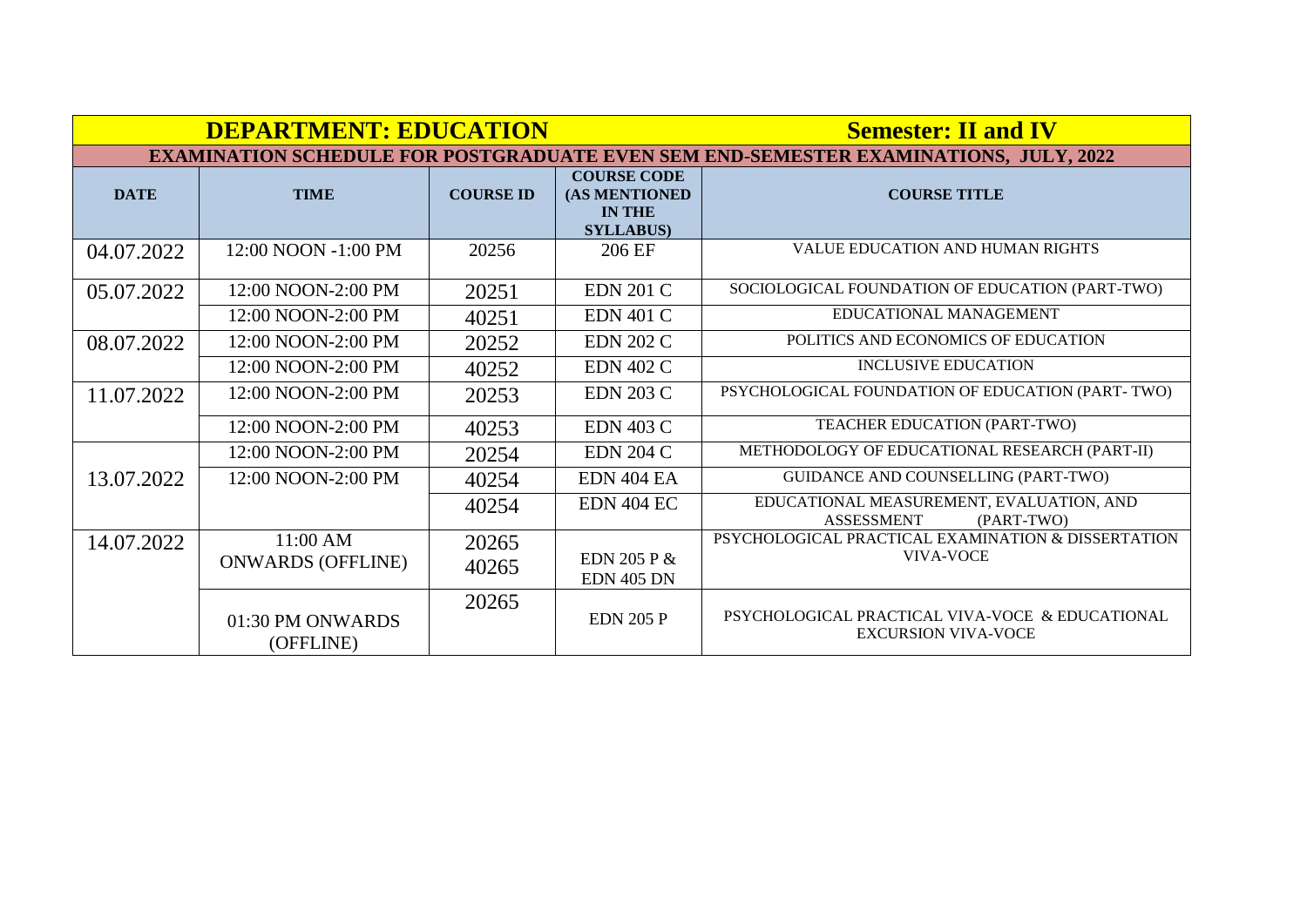| <b>Department Name:</b>                                                                     | <b>English</b>          |                  |                                                         | <b>Semester: II and IV</b>                                                                                                                  |  |  |
|---------------------------------------------------------------------------------------------|-------------------------|------------------|---------------------------------------------------------|---------------------------------------------------------------------------------------------------------------------------------------------|--|--|
| <b>Examination Schedule for Postgraduate Even SEM End-Semester Examinations, July, 2022</b> |                         |                  |                                                         |                                                                                                                                             |  |  |
| <b>Date</b>                                                                                 | <b>Time</b>             | <b>Course Id</b> | <b>Course Code</b><br>(As mentioned in<br>the Syllabus) | <b>Course Title</b>                                                                                                                         |  |  |
| 04.07.2022                                                                                  | $12:00$ noon $-1:00$ pm | 20356            | 206 EF                                                  | Value Education and Human Rights                                                                                                            |  |  |
| 07.07.2022                                                                                  | $12:00$ noon-2.00 pm    | 20351            | ENG/201/C                                               | <b>British Novel I</b>                                                                                                                      |  |  |
| 12.07.2022                                                                                  | $12:00$ noon-2.00 pm    | 20352            | <b>ENG/202/C</b>                                        | <b>British Novel II</b>                                                                                                                     |  |  |
| 14.07.2022                                                                                  | $12:00$ noon-2.00 pm    | 20353            | <b>ENG/203/C</b>                                        | Shakespeare I (Comedy, Tragicomedy and Sonnets)                                                                                             |  |  |
| 18.07.2022                                                                                  | $12:00$ noon-2.00 pm    | 20354            | ENG/204/C                                               | Shakespeare II (Tragedy, History Play, Shakespeare<br>Criticism and Performance)                                                            |  |  |
| 05.07.2022                                                                                  | $12:00$ noon-2 pm       | 40351            | ENG 401 ME(A)                                           | Indian Writing in English and in English Translation I                                                                                      |  |  |
| 07.07.2022                                                                                  | $12:00$ noon-2 pm       | 40352            | ENG 402 ME(B)                                           | Indian Writing in English and in English Translation II                                                                                     |  |  |
| 12.07.2022                                                                                  | $12:00$ noon-2 pm       | 40355            | ENG 405 ME(E)                                           | Post 50s British Literature I                                                                                                               |  |  |
| 12.07.2022                                                                                  | $12:00$ noon-2 pm       | 40357            | ENG 407 ME(G)                                           | American Literature I                                                                                                                       |  |  |
| 14.07.2022                                                                                  | $12:00$ noon-2 pm       | 40356            | ENG 406 ME(F)                                           | Post 50s British Literature II                                                                                                              |  |  |
| 14.07.2022                                                                                  | $12:00$ noon-2 pm       | 40358            | ENG 408 ME(H)                                           | American Literature II                                                                                                                      |  |  |
| 18.07.2022                                                                                  | $12:00$ noon-2 pm       | 40361            | <b>ENG 409 ME(I)</b>                                    | Australian Literature I                                                                                                                     |  |  |
| 20.07.2022                                                                                  | $12:00$ noon-2 pm       | 40362            | $ENG$ 410 ME(J)                                         | Australian Literature II                                                                                                                    |  |  |
|                                                                                             |                         |                  |                                                         | Internal Assignments for both Semesters II and IV, corresponding to papers 205IA and 413IA, shall be digitally submitted to the department. |  |  |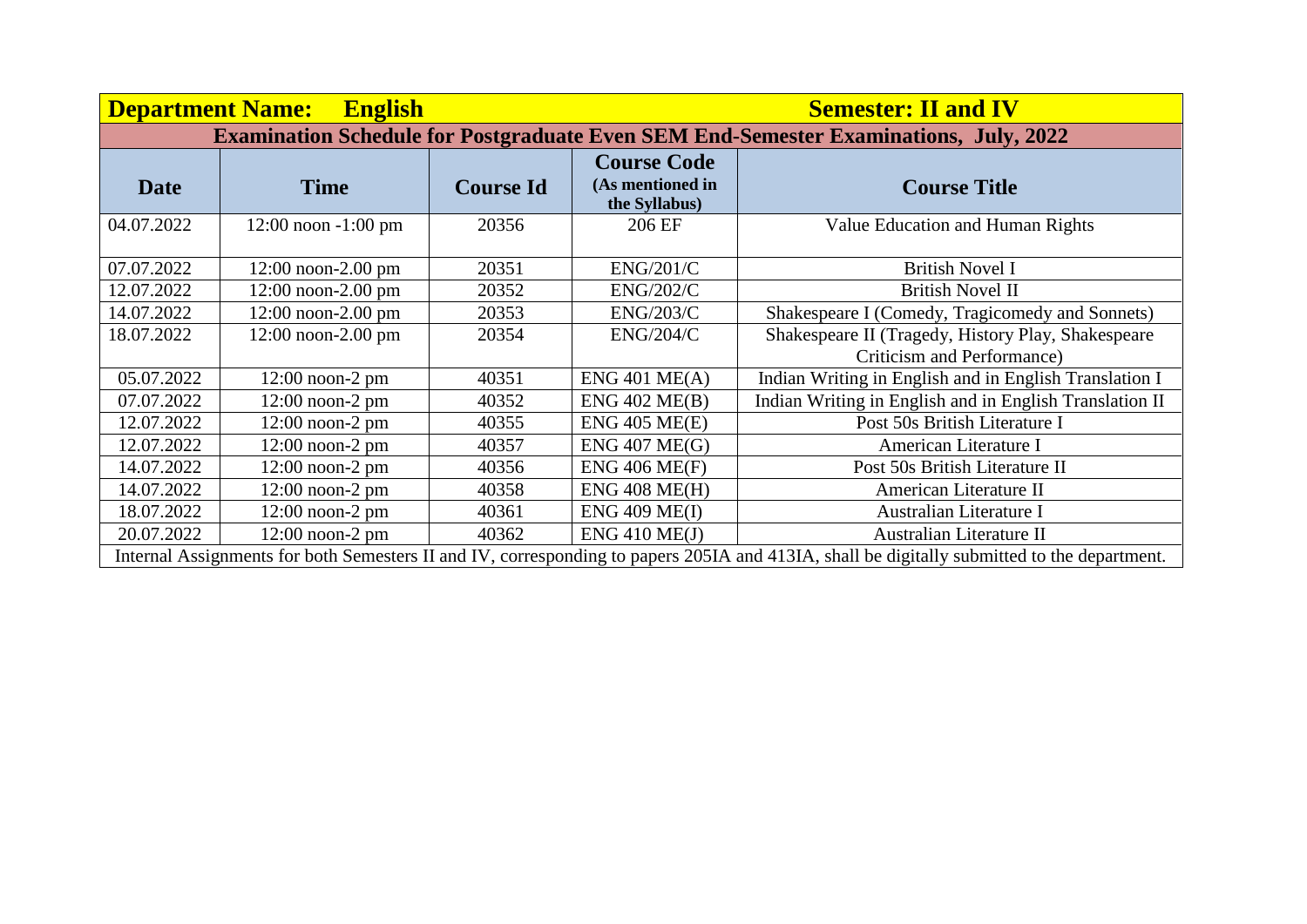|             | <b>Department Name: Geography</b> |                  |                                                         | <b>Semester: II and IV</b>                                                                  |
|-------------|-----------------------------------|------------------|---------------------------------------------------------|---------------------------------------------------------------------------------------------|
|             |                                   |                  |                                                         | <b>Examination Schedule for Postgraduate Even SEM End-Semester Examinations, July, 2022</b> |
| <b>Date</b> | <b>Time</b>                       | <b>Course Id</b> | <b>Course Code</b><br>(As mentioned in<br>the Syllabus) | <b>Course Title</b>                                                                         |
| 04.07.2022  | $12:00$ noon $-1:00$ pm           | 21956            | 206 EF                                                  | Value Education and Human Rights                                                            |
| 06.07.2022  | $12.00$ noon- $2.00$ pm           | 21951            | GEO201C                                                 | Geography of Population,<br>Social Issues and Cultural Advancement                          |
| 08.07.2022  | $12.00$ noon- $2.00$ pm           | 21952            | GEO202C                                                 | Geography of Space and Human Occupance                                                      |
| 11.07.2022  | $12.00$ noon- $2.00$ pm           | 21953            | GEO203C                                                 | Economic Issues in Geography                                                                |
| 13.07.2022  | $12.00$ noon-4.00 pm              | 21964            | <b>GEO 204C</b>                                         | Surveying, Topographical Map Interpretation and<br><b>Field Study</b>                       |
| 15.07.2022  | 12.00 noon-onwards                | 21965            | <b>S.C 205IA</b>                                        | <b>Internal Assignment</b>                                                                  |
| 07.07.2022  | $12.00$ am $- 2.00$ pm            | 41951            | GEO401C                                                 | Environment and Society and                                                                 |
|             |                                   |                  |                                                         | Contemporary Issues in Geography                                                            |
| 12.07.2022  | $12.00$ am $- 2.00$ pm            | 41952            | <b>GEO 402C</b>                                         | Development and Environment                                                                 |
| 14.07.2022  | 12.00 am $-2.00$ pm               | 41953            | GEO403EC                                                | <b>Regional Development and Planning</b>                                                    |
| 18.07.2022  | $12.00$ am $-$ onwards            | 41964            | <b>S.C 404IA</b>                                        | <b>Educational Excursion</b>                                                                |
| 20.07.2022  | $12.00$ am $-$ onwards            | 41965            | <b>S.C 405 DN</b>                                       | <b>Dissertation</b>                                                                         |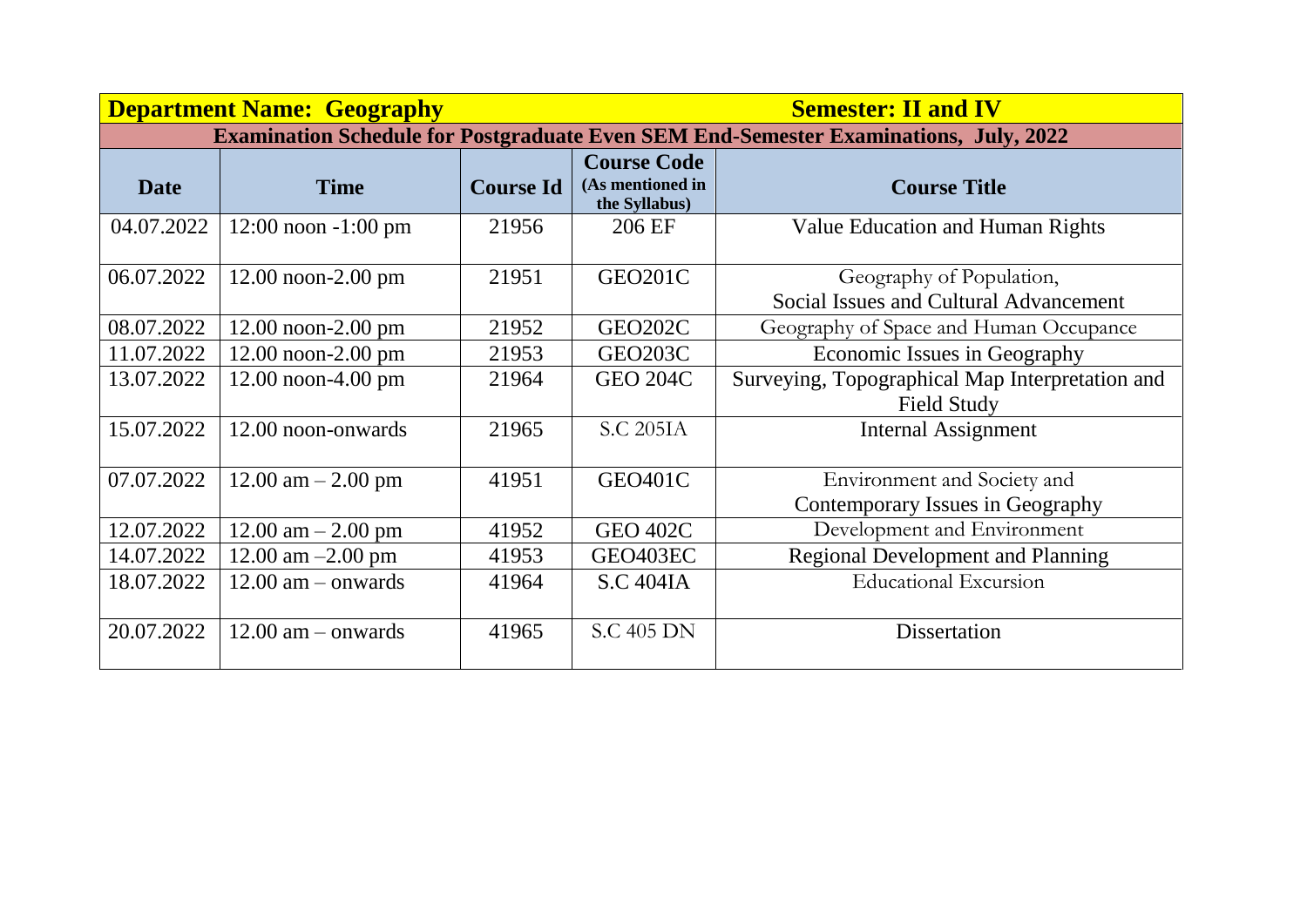|             | <b>Department Name: Geo-Informatics</b> |                  | <b>Semester: II and IV</b>                              |                                                                                             |
|-------------|-----------------------------------------|------------------|---------------------------------------------------------|---------------------------------------------------------------------------------------------|
|             |                                         |                  |                                                         | <b>Examination Schedule for Postgraduate Even SEM End-Semester Examinations, July, 2022</b> |
| <b>Date</b> | <b>Time</b>                             | <b>Course Id</b> | <b>Course Code</b><br>(As mentioned in<br>the Syllabus) | <b>Course Title</b>                                                                         |
| 04.07.2022  | $12:00$ noon $-1:00$ pm                 | 23156            | 206 EF                                                  | Value Education and Human Rights                                                            |
| 06.07.2022  | $12:00$ noon to $2:00$ PM               | 23151            | <b>GI 201T</b>                                          | Photogrammetry and Digital Image processing                                                 |
| 08.07.2022  | $12:00$ noon to $2:00$ PM               | 23152            | <b>GI 202T</b>                                          | Introduction to Geographical Information System & spatial<br>modelling                      |
| 11.07.2022  | $12:00$ noon to $2:00$ PM               | 23153            | <b>GI 203T</b>                                          | Thermal, Microwave Remote Sensing and Application                                           |
| 13.07.2022  | $11:00$ AM to 3:00 PM                   | 23164            | <b>GI 204P</b>                                          | <b>Digital Image Processing</b>                                                             |
| 15.07.2022  | 11:00 AM to 3:00 PM                     | 23165            | <b>GI 205P</b>                                          | <b>Digital Photogrammetry</b>                                                               |
| 18.07.2022  | 11:00 AM to 3:00 PM                     | 23167            | <b>GI 207IA</b>                                         | Assignment                                                                                  |
| 08.07.2022  | 11:00 AM Onward                         | 43161            | <b>GI 401P</b>                                          | Grand Viva                                                                                  |
| 11.07.2022  | 11:00 AM Onward                         | 43162            | <b>GI 402P</b>                                          | Internship                                                                                  |
| 14.07.2022  | 11:00 AM Onward                         | 43163            | <b>GI 403P</b>                                          | <b>Research Project</b>                                                                     |
| 18.07.2022  | 11:00 AM Onward                         | 43164            | <b>GI 404A</b>                                          | Assignment                                                                                  |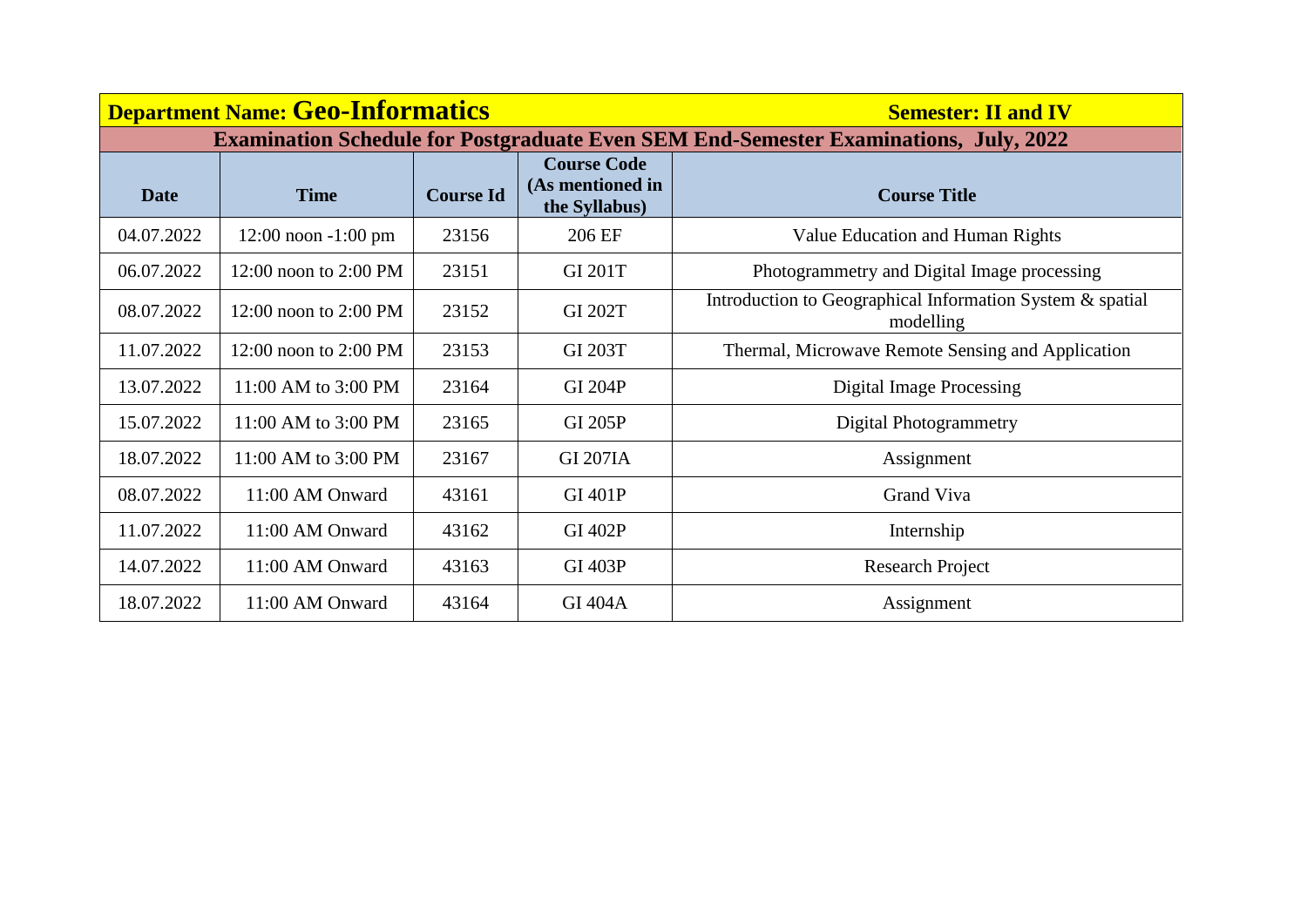| <b>Department Name:</b> | <b>HISTORY</b>          |                  |                                                         | <b>Semester: II and IV</b>                                                                  |
|-------------------------|-------------------------|------------------|---------------------------------------------------------|---------------------------------------------------------------------------------------------|
|                         |                         |                  |                                                         | <b>Examination Schedule for Postgraduate Even SEM End-Semester Examinations, July, 2022</b> |
| <b>Date</b>             | <b>Time</b>             | <b>Course Id</b> | <b>Course Code</b><br>(As mentioned in the<br>Syllabus) | <b>Course Title</b>                                                                         |
| 04.07.2022              | $12:00$ noon $-1:00$ pm | 20456            | 206 EF                                                  | Value Education and Human Rights                                                            |
| 06.07.2022              | $12:00$ noon-2:00 pm    | 20451            | <b>HST/201/C</b>                                        | State and Society in Medieval India                                                         |
| 08.07.2022              | $12:00$ noon-2:00 pm    | 20452            | <b>HST/202/C</b>                                        | Nationalism and the Colonial State in India: 1858-1947                                      |
| 12.07.2022              | $12:00$ noon-2:00 pm    | 20453            | <b>HST/203/C</b>                                        | State and Society in Post-colonial India                                                    |
| 14.07.2022              | $12:00$ noon-2:00 pm    | 20454            | <b>HST/204/C</b>                                        | History of South-West Bengal 1740-1947                                                      |
| 20.07.2022              | $12:00$ noon-2:00 pm    | 20465            | <b>HST/205/C/IA</b>                                     | <b>Internal Assignment</b>                                                                  |
| 21.07.2022              | $12:00$ noon-2:00 pm    | 20465            | <b>HST/205/C/IA</b>                                     | <b>Internal Assignment</b>                                                                  |
| 05.07.2022              | $12:00$ noon-2:00 pm    | 40451            | HIST <sub>401C</sub>                                    | <b>Twentieth-Century World</b>                                                              |
| 07.07.2022              | $12:00$ noon-2:00 pm    | 40452            | <b>HIST 402C</b>                                        | Traditions of History Writing in India                                                      |
| 09.07.2022              | $12:00$ noon-2:00 pm    | 40454            | HIST <sub>403EB</sub>                                   | Gender Studies: Theories and Histories                                                      |
| 11.07.2022              | $12:00$ noon-2:00 pm    | 40456            | HIST <sub>403EC</sub>                                   | Architecture and Painting, 1206-1750                                                        |
| 13.07.2022              | $12:00$ noon-2:00 pm    | 40457            | HIST <sub>403ED</sub>                                   | Intellectual Foundations of the Modern West                                                 |
| 15.07.2022              | $12:00$ noon-2:00 pm    | 40454            | <b>HST 404(Old)</b>                                     | History of South-West Bengal 1740-1947                                                      |
| 18.07.2022              | $12:00$ noon-2:00 pm    | 40465            | HIST405IA(D,V)                                          | Dissertation, Viva-voce                                                                     |
| 19.07.2022              | $12:00$ noon-2:00 pm    | 40465            | HIST405IA(D,V)                                          | Dissertation, Viva-voce                                                                     |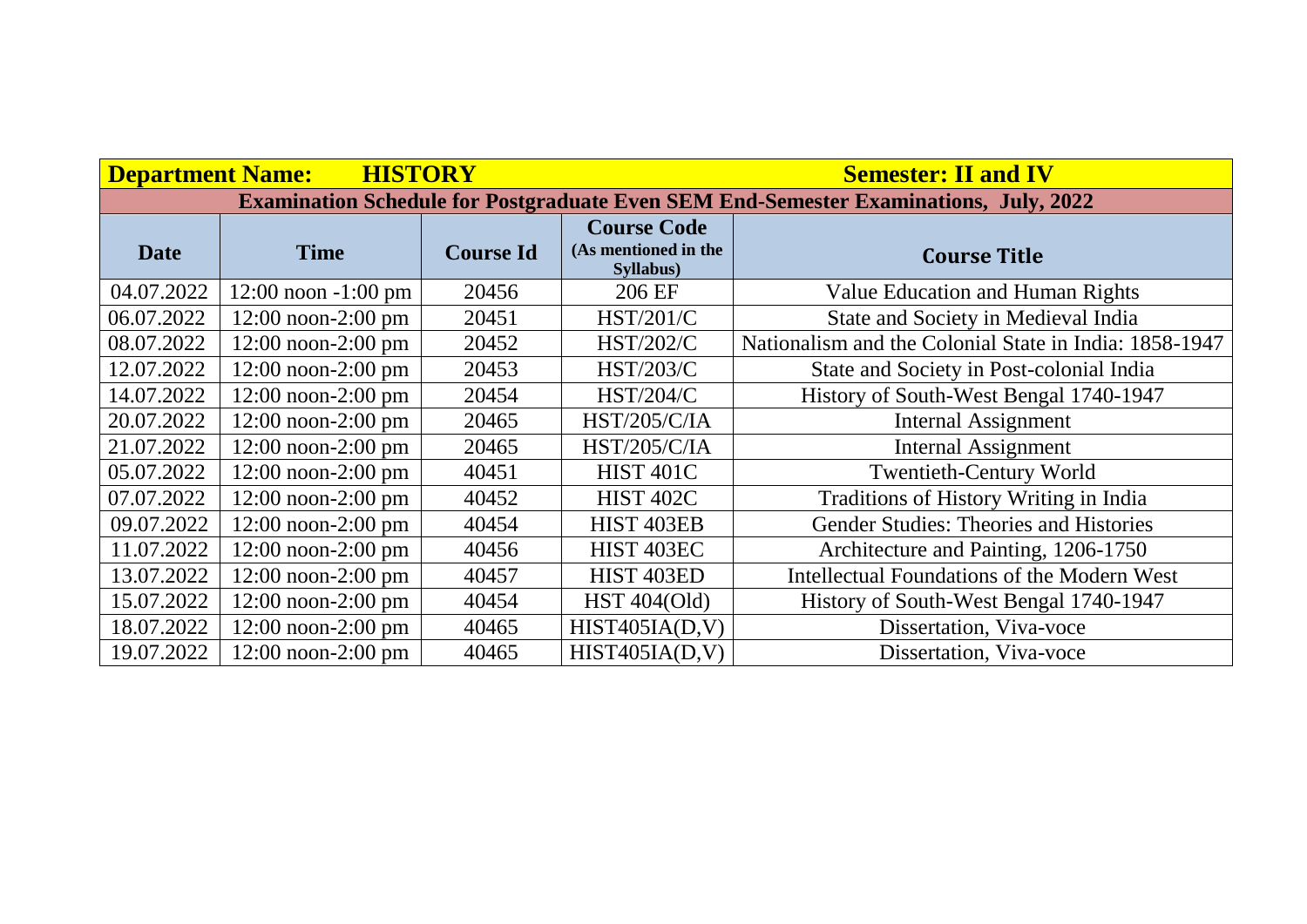|            | <b>Department Name: LAW</b> |                  |                                                                                             | <b>Semester: II and IV</b>                    |
|------------|-----------------------------|------------------|---------------------------------------------------------------------------------------------|-----------------------------------------------|
|            |                             |                  | <b>Examination Schedule for Postgraduate Even SEM End-Semester Examinations, July, 2022</b> |                                               |
| Date       | <b>Time</b>                 | <b>Course Id</b> | <b>Course Code</b><br>(As mentioned in<br>the Syllabus)                                     | <b>Course Title</b>                           |
| 04.07.2022 | $12:00$ noon $-1:00$ pm     | 22756            | 206 EF                                                                                      | <b>Value Education and Human Rights</b>       |
| 06.07.2022 | 12 NOON -3 PM               | 22751            | 201C                                                                                        | Law and Social Transformation in India        |
| 08.07.2022 | 12 NOON -3 PM               | 22752            | 202C                                                                                        | <b>Research Methodology I</b>                 |
| 11.07.2022 | 12 NOON -3 PM               | 22753            | $203E(Gr-A)$                                                                                | Law of Securities                             |
| 11.07.2022 | 12 NOON -3 PM               | 22753            | $203E(Gr-B)$                                                                                | Regulatory Mechanism on Administrative Action |
| 13.07.2022 | 12 NOON -3 PM               | 22754            | $204E$ (Gr-A)                                                                               | <b>Competition Law</b>                        |
| 13.07.2022 | 12 NOON -3 PM               | 22754            | $204E(Gr-B)$                                                                                | Comparative Administrative Law                |
| 12.07.2022 | 12 NOON -3 PM               | 42751            | 401C                                                                                        | <b>Dissertation</b>                           |
|            |                             |                  |                                                                                             | (Submission, Presentation & Viva Voce)        |
| 14.07.2022 | 12 NOON -3 PM               | 42752            | $402E$ (Gr-A)                                                                               | <b>Corporate Governance</b>                   |
| 14.07.2022 | 12 NOON -3 PM               | 42752            | $402E(Gr-B)$                                                                                | <b>Environmental Governance</b>               |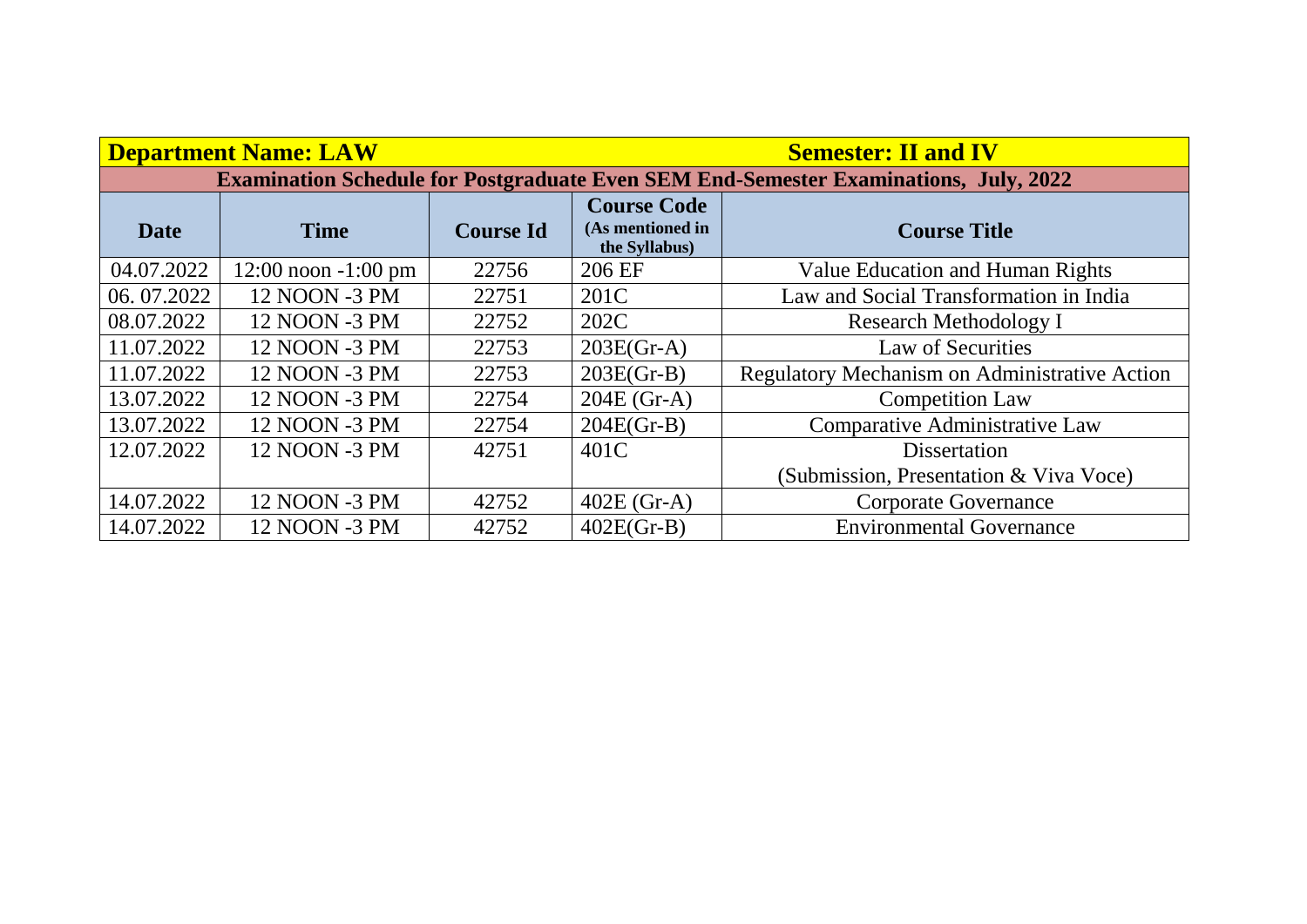|             | <b>Department Name: MATHEMATICS</b> |                  |                                                         | <b>Semester: II and IV</b>                                                                          |
|-------------|-------------------------------------|------------------|---------------------------------------------------------|-----------------------------------------------------------------------------------------------------|
|             |                                     |                  |                                                         | <b>Examination Schedule for Postgraduate Even SEM End-Semester Examinations, July, 2022</b>         |
| <b>Date</b> | <b>Time</b>                         | <b>Course Id</b> | <b>Course Code</b><br>(As mentioned in<br>the Syllabus) | <b>Course Title</b>                                                                                 |
| 04.07.2022  | $12:00$ noon $-1:00$ pm             | 22156            | 206 EF                                                  | Value Education and Human Rights                                                                    |
| 06.07.2022  | $12:00$ noon $-2:00$ pm             | 22151            | Math-201C                                               | <b>Complex Analysis</b>                                                                             |
| 08.07.2022  | $12:00$ noon $-2:00$ pm             | 22152            | Math-202C                                               | Topology                                                                                            |
| 12.07.2022  | $12:00$ noon $-2:00$ pm             | 22153            | Math-203C                                               | Calculus of Several Variables & Differential Geometry of Curves<br>and Surfaces                     |
| 14.07.2022  | $12:00$ noon $-2:00$ pm             | 22154            | Math-204C                                               | Techniques of Applied Mathematics (Generalized Functions,<br>Special Functions, Integral Equations) |
| 18.07.2022  | $12:00$ noon $-2:00$ pm             | 22165            | Math-205C(IA)                                           | Internal Assignment (Integral Transforms and Computational<br>Methods for PDEs)                     |
| 05.07.2022  | $12:00$ noon $-2:00$ pm             | 42151            | Math-401C                                               | <b>Operations Research</b>                                                                          |
| 07.07.2022  | $12:00$ noon $-2:00$ pm             | 42152            | Math-402C                                               | Graph Theory and Field Theory                                                                       |
| 11.07.2022  | $12:00$ noon $-2:00$ pm             | 42153            | Math-403ME                                              | Modelling and Analysis of Biological systems                                                        |
| 13.07.2022  | $12:00$ noon $-2:00$ pm             | 42154            | Math-404ME                                              | <b>Computational Fluid Dynamics</b>                                                                 |
| 19.07.2022  | <b>NA</b>                           | 42165            | Math-405T(IA)                                           | <b>Internal Assignment</b><br>(Mathematics and its<br>Applications) *                               |

\*Submission of marks and project report of Math-405T (IA) on or before 25/07/2022.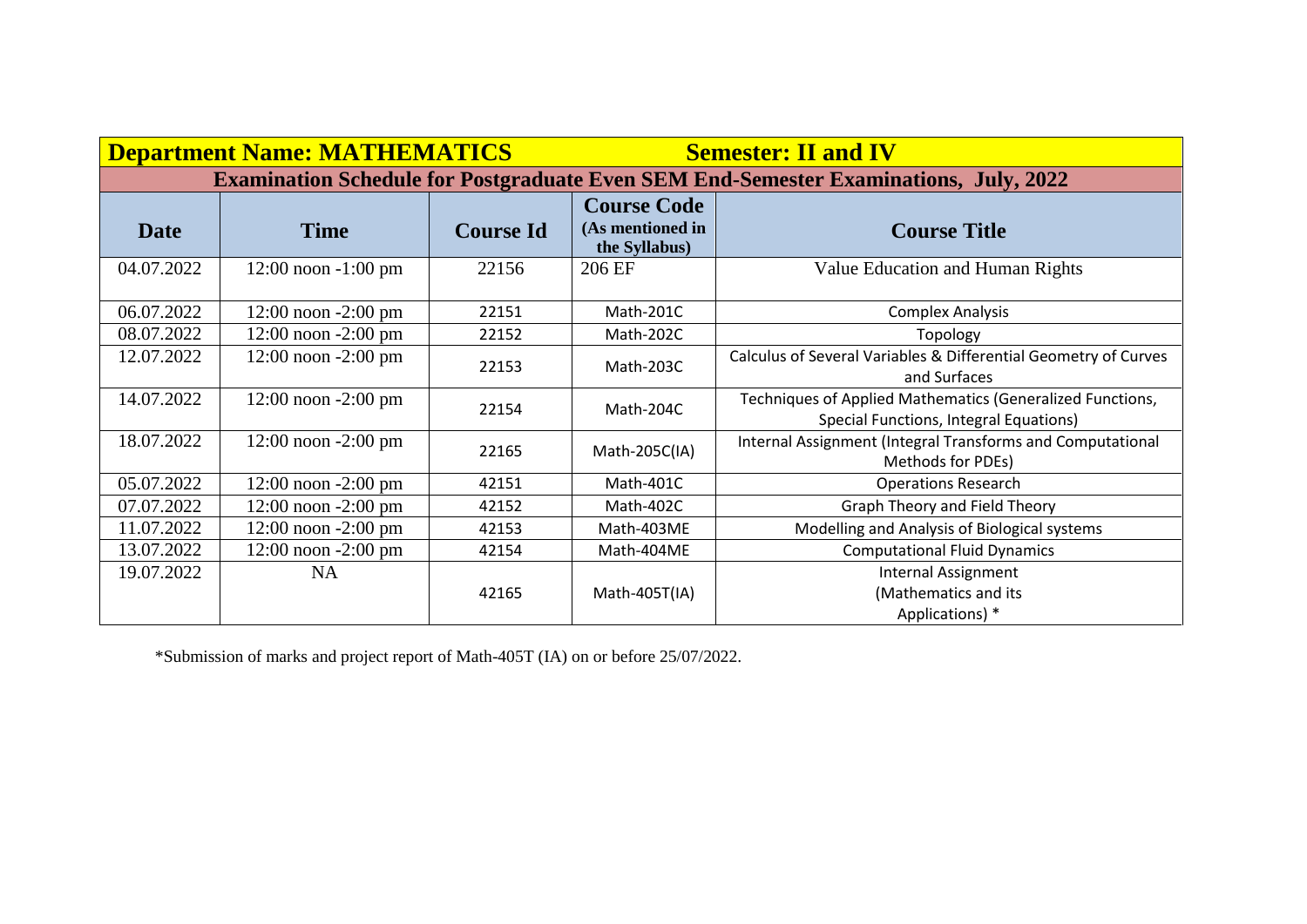| <b>Department Name:</b> | <b>MUSIC</b>               |                  | <b>Semester: II and IV</b> |                                                                                             |  |
|-------------------------|----------------------------|------------------|----------------------------|---------------------------------------------------------------------------------------------|--|
|                         |                            |                  |                            | <b>Examination Schedule for Postgraduate Even SEM End-Semester Examinations, July, 2022</b> |  |
|                         |                            |                  | <b>Course Code</b>         |                                                                                             |  |
| <b>Date</b>             | <b>Time</b>                | <b>Course Id</b> | (As mentioned in the       | <b>Course Title</b>                                                                         |  |
|                         |                            |                  | Syllabus)                  |                                                                                             |  |
| 04.07.2022              | 12:00 noon -1:00 pm        | 20556            | 206 EF                     | Value Education and Human Rights                                                            |  |
| 05.07.22                | $11:00$ A.M. $- 1:00$ P.M. | 20551            | PG/MUS-RS/201C             | Biographical Knowledge of Rabindranath in brief part-II                                     |  |
| 07.07.22                | $11:00$ A.M. $- 1:00$ P.M. | 20552            | PG/MUS-RS/202C             | Detailed knowledge of Gitinatya, Nrityanatya and Ritunatya                                  |  |
|                         |                            |                  |                            | of Rabindranath                                                                             |  |
| 11.07.22                | $11:00$ A.M. $- 1:00$ P.M. | 20563            | PG/MUS-RS/203PR            | Selected Rabindrasangeet from 6 decades of Rabindranaths's                                  |  |
|                         |                            |                  |                            | life -12 songs                                                                              |  |
| 13.07.22                | $11:00$ A.M. $-1:00$ P.M.  | 20564            | PG/MUS-RS/204PR            | Bengali songs; Pre & contemporary of Rabindranath                                           |  |
| 18.07.22                | $11:00$ A.M. $- 1:00$ P.M. | 20565            | PG/MUS-                    | <b>Internal Assignment</b>                                                                  |  |
|                         |                            |                  | RS/205IA/PR                |                                                                                             |  |
| 06.07.22                | $11:00$ A.M. $- 1:00$ P.M. | 20551            | PG/MUS/201C                | Theory of Musics                                                                            |  |
| 08.07.22                | $11:00$ A.M. $- 1:00$ P.M. | 20552            | PG/MUS/202C                | <b>History of Indian Musics</b>                                                             |  |
| 12.07.22                | $11:00$ A.M. $- 1:00$ P.M. | 20563            | PG/MUS/203PR               | Practical - Vilambit & Durt Khayal, Tarana & other                                          |  |
|                         |                            |                  |                            | Semiclassical form                                                                          |  |
| 14.07.22                | $11:00$ A.M. $-1:00$ P.M.  | 20564            | PG/MUS/204PR               | Practical Knowledge of Raga                                                                 |  |
| 19.07.22                | $11:00$ A.M. $- 1:00$ P.M. | 20565            | PG/MUS/205IA               | <b>Internal Assignment</b>                                                                  |  |
| 05.07.22                | $11:00$ A.M. $- 1:00$ P.M. | 40551            | PG/MUS/401C                | Knowledge of South Indian Music                                                             |  |
| 07.07.22                | $11:00$ A.M. $- 1:00$ P.M. | 40552            | PG/MUS/402C                | Detailed knowledge of Indian Music                                                          |  |
| 11.07.22                | $11:00$ A.M. $- 1:00$ P.M. | 40553            | PG/MUS/403C                | Indian Music and its aesthetics approach                                                    |  |
| 13.07.22                | $11:00$ A.M. $- 1:00$ P.M. | 40564            | PG/MUS/404PR               | Practical Knowledge of Raga                                                                 |  |
| 18.07.22                | $11:00$ A.M. $-1:00$ P.M.  | 40565            | PG/MUS/405IA               | <b>Internal Assignment</b>                                                                  |  |
| 06.07.22                | $11:00$ A.M. $- 1:00$ P.M. | 40551            | PG/MUS-RS/401C             | Tagores Musical Philosophy as expressed in Essays, Pomes and                                |  |
|                         |                            |                  |                            | Songs                                                                                       |  |
| 08.07.22                | $11:00$ A.M. $-1:00$ P.M.  | 40552            | PG/MUS-RS/402C             | Theoretical aspects of Natyagiti and Kavyagiti                                              |  |
| 12.07.22                | $11:00$ A.M. $-1:00$ P.M.  | 40563            | PG/MUS-RS/403PR            | Selected songs from three Gitinatys & three Nrityanatys                                     |  |
| 14.07.22                | $11:00$ A.M. $-1:00$ P.M.  | 40564            | PG/MUS-RS/404PR            | Thematic variation in Rabindra Sangeet                                                      |  |
| 15.07.22                | $11:00$ A.M. $-1:00$ P.M.  | 40565            | PG/MUS-RS/405IA            | A Short Dissertation                                                                        |  |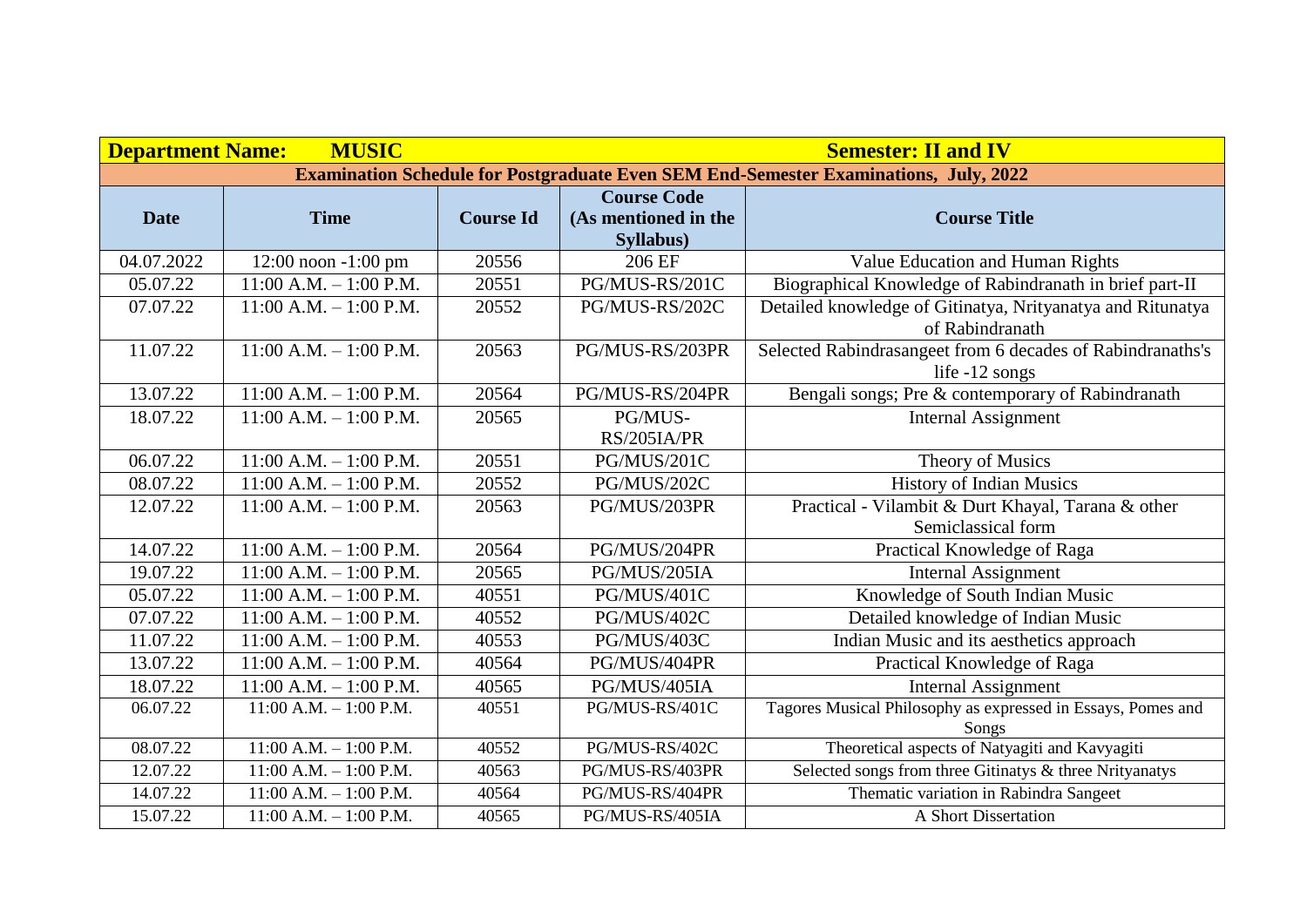| <b>Department Name:</b>                                                                     |                            | <b>PHILOSOPHY</b>   |                                                          | <b>Semester: II and IV</b>              |  |  |  |
|---------------------------------------------------------------------------------------------|----------------------------|---------------------|----------------------------------------------------------|-----------------------------------------|--|--|--|
| <b>Examination Schedule for Postgraduate Even SEM End-Semester Examinations, July, 2022</b> |                            |                     |                                                          |                                         |  |  |  |
| <b>Date</b>                                                                                 | <b>Time</b>                | <b>Course</b><br>Id | <b>Course Code</b><br>(As)<br>mentioned in the Syllabus) | <b>Course Title</b>                     |  |  |  |
| 04.07.2022                                                                                  | $12:00$ noon $-1:00$ pm    | 20656               | 206 EF                                                   | <b>Value Education and Human Rights</b> |  |  |  |
| 05.07.2022                                                                                  | $12:00$ noon to $02:00$ pm | 20651               | MAPHIL/201C                                              | <b>Indian Ethics</b>                    |  |  |  |
| 06.07.2022                                                                                  | $12:00$ noon to $02:00$ pm | 40651               | MAPHIL/401C                                              | <b>Continental Philosophy</b>           |  |  |  |
| 07.07.2022                                                                                  | $12:00$ noon to $02:00$ pm | 20652               | MAPHIL/202C                                              | <b>Indian Metaphysics</b>               |  |  |  |
| 08.07.2022                                                                                  | $12:00$ noon to $02:00$ pm | 40652               | MAPHIL/402C                                              | Philosophy of Language (Western)        |  |  |  |
| 09.07.2022                                                                                  | $12:00$ noon to $02:00$ pm | 20653               | MAPHIL/203C                                              | <b>Western Epistemology</b>             |  |  |  |
| 11.07.2022                                                                                  | $12:00$ noon to $02:00$ pm | 40653               | MAPHIL/403EC(N)                                          | Prācīna Nyāya-II                        |  |  |  |
| 12.07.2022                                                                                  | $12:00$ noon to $02:00$ pm | 20654               | MAPHIL/204C                                              | Western Logic                           |  |  |  |
| 13.07.2022                                                                                  | $12:00$ noon to $02:00$ pm | 40653               | MAPHIL/403EC(E)                                          | Applied Ethics in Indian Context        |  |  |  |
| 14.07.2022                                                                                  | $12:00$ noon to $02:00$ pm | 40654               | MAPHIL/404EC (N)                                         | Navya Nyāya-II                          |  |  |  |
| 15.07.2022                                                                                  | $12:00$ noon to $02:00$ pm | 40654               | MAPHIL/404EC (E)                                         | <b>Environmental Ethics</b>             |  |  |  |
| 16.07.2022                                                                                  | 12 noon onwards            | 20665               | MAPHIL/205IASG                                           | Project and Open Viva                   |  |  |  |
| 18.07.2022                                                                                  | 12 noon onwards            | 40665               | MAPHIL/405DN                                             | Dissertation and Open Viva              |  |  |  |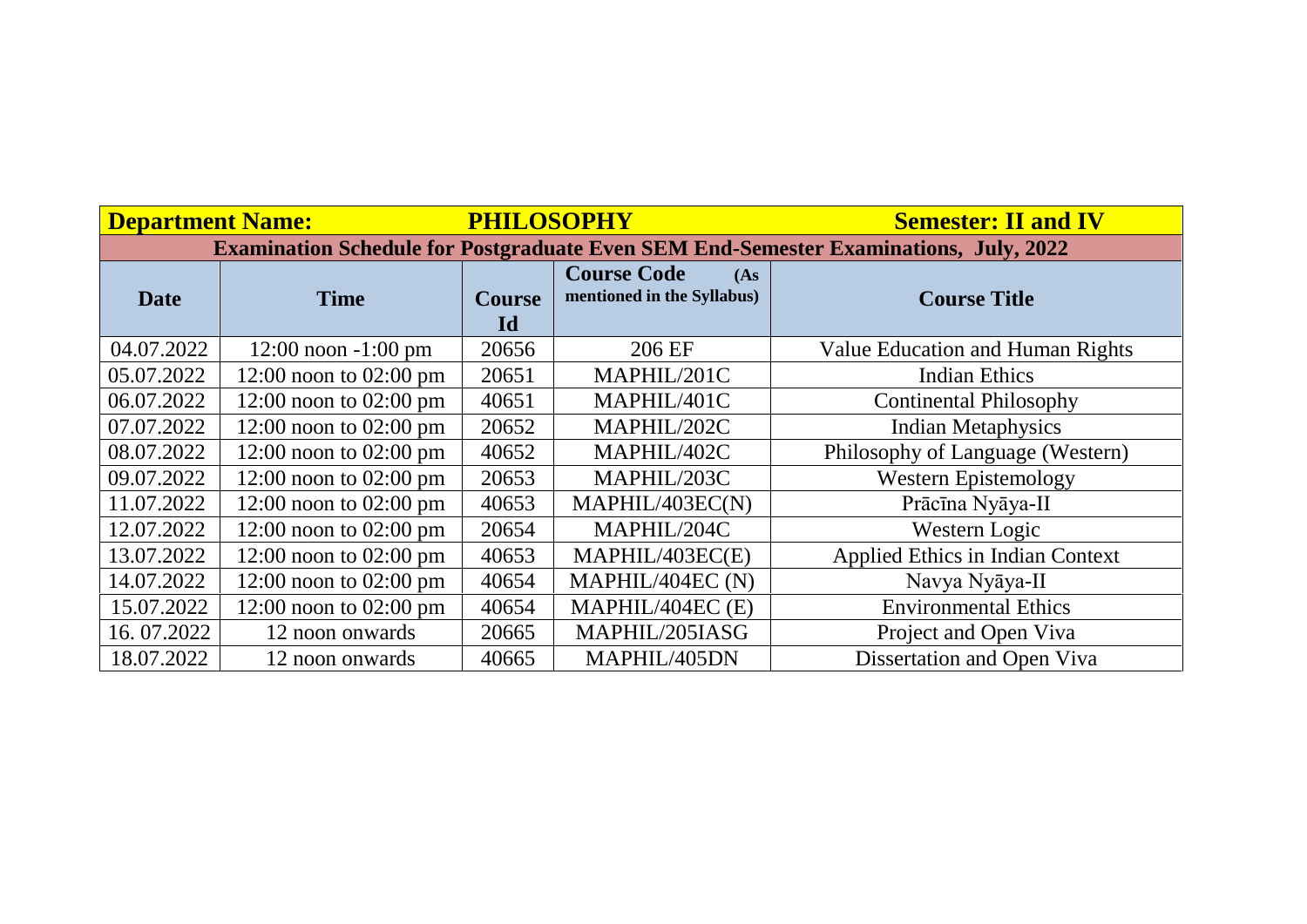| <b>Department Name:</b> | <b>Physics</b>          |                  |                                                         | <b>Semester: II and IV</b>                                                                  |
|-------------------------|-------------------------|------------------|---------------------------------------------------------|---------------------------------------------------------------------------------------------|
|                         |                         |                  |                                                         | <b>Examination Schedule for Postgraduate Even SEM End-Semester Examinations, July, 2022</b> |
| Date                    | <b>Time</b>             | <b>Course Id</b> | <b>Course Code</b><br>(As mentioned in<br>the Syllabus) | <b>Course Title</b>                                                                         |
| 04.07.2022              | $12:00$ noon $-1:00$ pm | 22456            | 206 EF                                                  | Value Education and Human Rights                                                            |
| 06.07.2022              | $12.00$ noon- $2.00$ pm | 22451            | PHYS201C                                                | Mathematical Methods II & Advanced Optics                                                   |
| 08.07.2022              | 12.00 noon-2.00 pm      | 22452            | PHYS202C                                                | Quantum Mechanics II & Classical Electrodynamics II                                         |
| 11.07.2022              | $12.00$ noon- $2.00$ pm | 22453            | PHYS203C                                                | Solid State Physics II & Electronics II                                                     |
| 13.07.2022              | $12.00$ noon- $2.00$ pm | 22454            | PHYS204C                                                | Statistical Mechanics I & Nuclear Physics II                                                |
| 15.07.2022              | 11.00 am-2.00 pm        | 22465            | PHYS205PR                                               | <b>General Practical</b>                                                                    |
| 16.07.2022              | 11.00 am-2.00 pm        | 22467            | PHYS207IA                                               | Internal Assignment                                                                         |
| 05.07.2022              | 12.00 noon-2.00 pm      | 42451            | PHYS401C                                                | Molecular Spectroscopy-II & Nonlinear Dynamics                                              |
| 07.07.2022              | 12.00 noon-2.00 pm      | 42452            | PHYS402C                                                | Relativity & Astrophysics                                                                   |
| 09.07.2022              | $12.00$ noon- $2.00$ pm | 42455            | PHYS405ME                                               | A. Advanced Electronics-III and<br>B. Laser Physics and Nonlinear Optics -III               |
| 12.07.2022              | 11.00 am-2.00 pm        | 42463            | PHYS403PR                                               | Computer Practical & Social Out Reach                                                       |
| 14.07.2022              | 11.00 am-2.00 pm        | 42466            | PHYS406PR                                               | <b>Advanced General Practical</b>                                                           |
| 18.07.2022              | 11.00 am-2.00 pm        | 42464            | PHYS404PJ                                               | Project                                                                                     |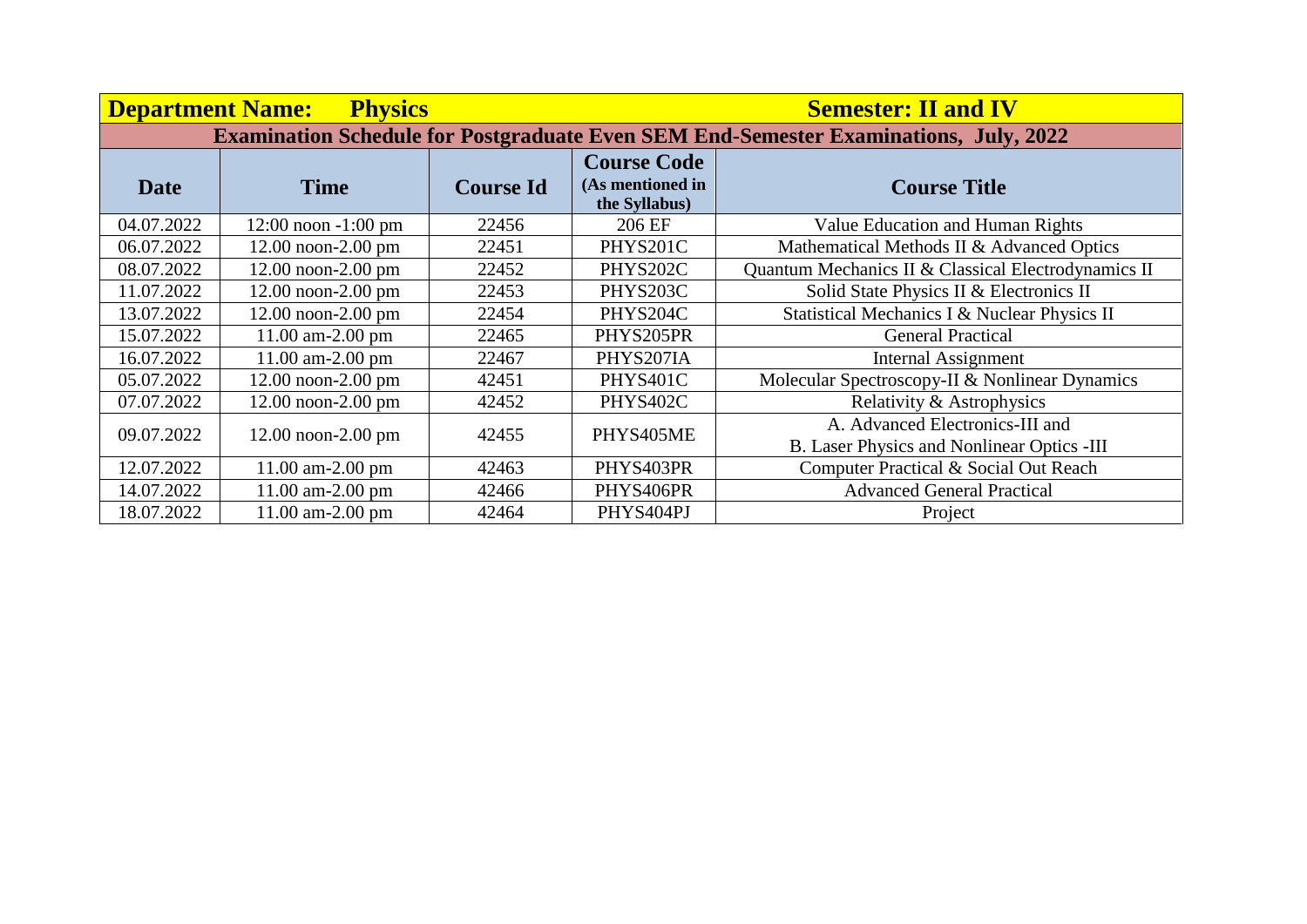| <b>Department Name: Political Science</b> |                         |                  |                                                                                             | <b>Semester: II and IV</b>                                  |  |
|-------------------------------------------|-------------------------|------------------|---------------------------------------------------------------------------------------------|-------------------------------------------------------------|--|
|                                           |                         |                  | <b>Examination Schedule for Postgraduate Even SEM End-Semester Examinations, July, 2022</b> |                                                             |  |
|                                           |                         |                  | <b>Course Code</b><br>(As mentioned in                                                      |                                                             |  |
| <b>Date</b>                               | <b>Time</b>             | <b>Course Id</b> | the Syllabus)                                                                               | <b>Course Title</b>                                         |  |
| 04.07.2022                                | $12:00$ noon $-1:00$ pm | 20856            | 206 EF                                                                                      | Value Education and Human Rights                            |  |
| 06.07.2022                                | $12:00$ noon $-2:00$ pm | 20851            | <b>PLS201 C</b>                                                                             | Western Political Thought: Modern                           |  |
| 08.07.2022                                | $12:00$ noon $-2:00$ pm | 20852            | <b>PLS202 C</b>                                                                             | Political Theory: Marxist and Post-Marxist                  |  |
| 12.07.2022                                | $12:00$ noon $-2:00$ pm | 20853            | <b>PLS203 C</b>                                                                             | Modern Indian Political Thought                             |  |
| 14.07.2022                                | $12:00$ noon $-2:00$ pm | 20854            | <b>PLS204 C</b>                                                                             | International Relations: Contemporary Issues and Challenges |  |
| 18.07.2022                                | 12:00 noon onwards      | 20865            | PLS205 CIA                                                                                  | Internal Assignment Viva-Voce                               |  |
| 19.07.2022                                |                         |                  |                                                                                             |                                                             |  |
| 20.07.2022                                |                         |                  |                                                                                             |                                                             |  |
| 06.07.2022                                | $12:00$ noon $-2:00$ pm | 40851            | <b>PLS401 C</b>                                                                             | Theories of International Relations                         |  |
| 08.07.2022                                | $12:00$ noon $-2:00$ pm | 40852            | <b>PLS402 C</b>                                                                             | <b>Concepts of International Relations</b>                  |  |
| 12.07.2022                                | $12:00$ noon $-2:00$ pm | 40853            | <b>PLS403 C</b>                                                                             | Major Contemporary Issues of International Relations        |  |
| 14.07.2022                                | $12:00$ noon $-2:00$ pm | 40854            | <b>PLS404 C</b>                                                                             | Foreign Policy of Major Powers                              |  |
| 18.07.2022                                | 12:00 noon onwards      | 40865            | PLS405 CIA                                                                                  | Internal Assignment Viva-Voce                               |  |
| 19.07.2022                                |                         |                  |                                                                                             |                                                             |  |
| 20.07.2022                                |                         |                  |                                                                                             |                                                             |  |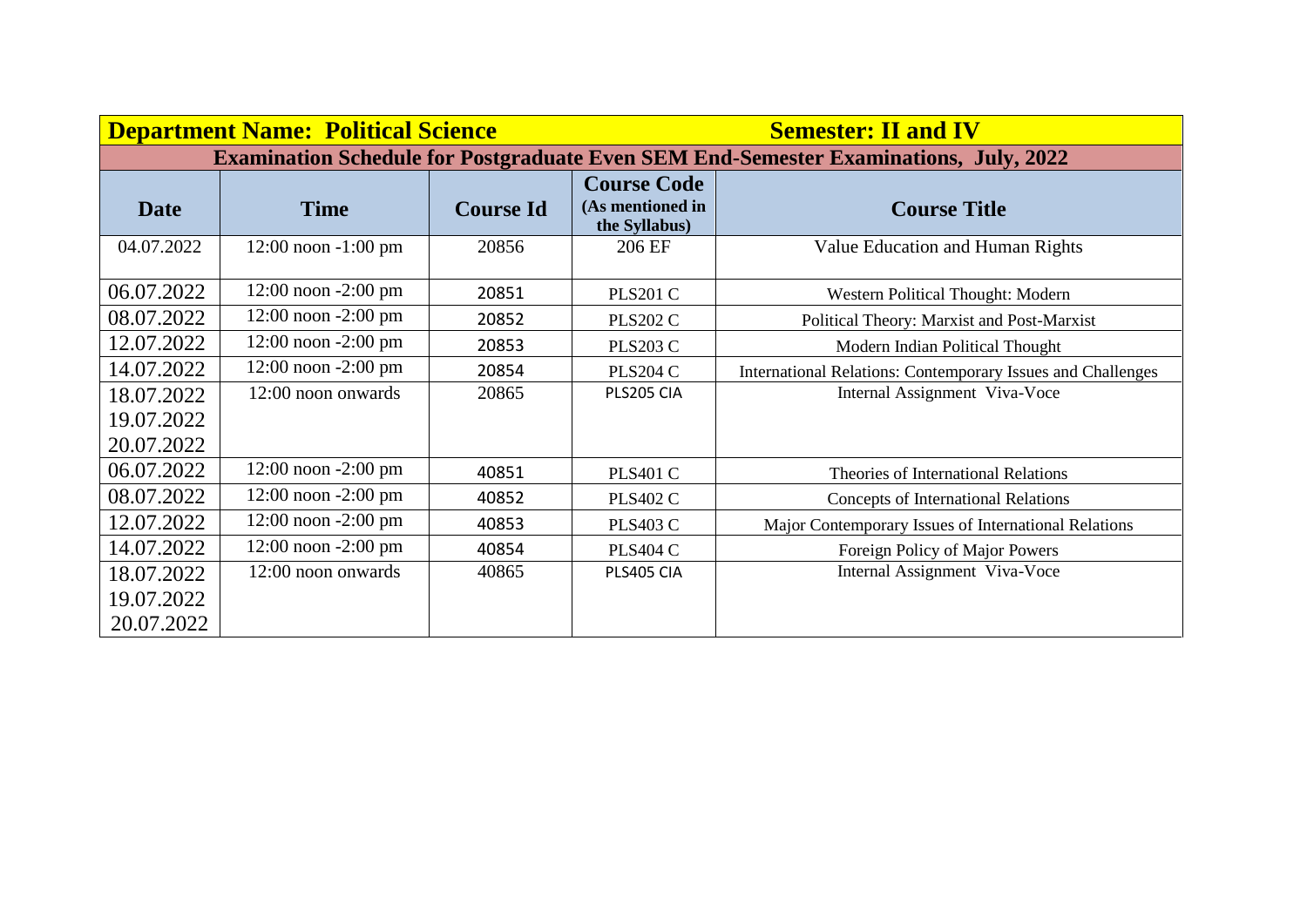| <b>Department Name:</b>                                                                     | <b>Sanskrit</b>         |                  | <b>Semester: II and IV</b>                              |                                                                                                              |  |  |
|---------------------------------------------------------------------------------------------|-------------------------|------------------|---------------------------------------------------------|--------------------------------------------------------------------------------------------------------------|--|--|
| <b>Examination Schedule for Postgraduate Even SEM End-Semester Examinations, July, 2022</b> |                         |                  |                                                         |                                                                                                              |  |  |
| <b>Date</b>                                                                                 | <b>Time</b>             | <b>Course Id</b> | <b>Course Code</b><br>(As mentioned in<br>the Syllabus) | <b>Course Title</b>                                                                                          |  |  |
| 04.07.2022                                                                                  | 12:00 noon -2:00 pm     | 40951            | 401EA,<br>401EC, 401ED                                  | Pratishakhya & Grihyasutra, Philosophy<br>,Gems of Nyaya vaisesika                                           |  |  |
| 04.07.2022                                                                                  | $12:00$ noon $-1:00$ pm | 20956            | 206 EF                                                  | Value Education and Human Rights                                                                             |  |  |
| 06.07.2022                                                                                  | 12:00 noon -2:00 pm     | 20951            | 201C                                                    | <b>Vedic Studies</b>                                                                                         |  |  |
| 06.07.2022                                                                                  | 12:00 noon -2:00 pm     | 40952            | 402EA,<br>402EC, 402ED                                  | Brahmana, Navyavyākaraṇam, Pramatattva & inference in<br>Navyanyaya                                          |  |  |
| 08.07.2022                                                                                  | 12:00 noon -2:00 pm     | 20952            | 202C                                                    | Grammar                                                                                                      |  |  |
| 08.07.2022                                                                                  | $12:00$ noon $-2:00$ pm | 40953            | 403EA,<br>403EC, 403ED                                  | Srautasutra & Chhandasutra, Navyavyākaraņam and<br>ābdabodha, vyapti in Tattvachintamani.                    |  |  |
| 11.07.2022                                                                                  | $12:00$ noon $-2:00$ pm | 20953            | 203C                                                    | Philosophy                                                                                                   |  |  |
| 11.07.2022                                                                                  | $12:00$ noon $-2:00$ pm | 40954            | 404EA, 404EC,<br>404ED                                  | Karmakanda & Jnanakanda, Computational linguistics &<br>Sabdabodha., Computational linguistics & Sabdabodha. |  |  |
| 13.07.2022                                                                                  | 12:00 noon -2:00 pm     | 20954            | 204C                                                    | Kavya                                                                                                        |  |  |
| 14.07.2022                                                                                  | $11:00$ am              | 20965            | 205CIA                                                  | Assignment                                                                                                   |  |  |
| 15.07.2022                                                                                  | $11:00$ am              | 40965            | 405IA                                                   | Assignment                                                                                                   |  |  |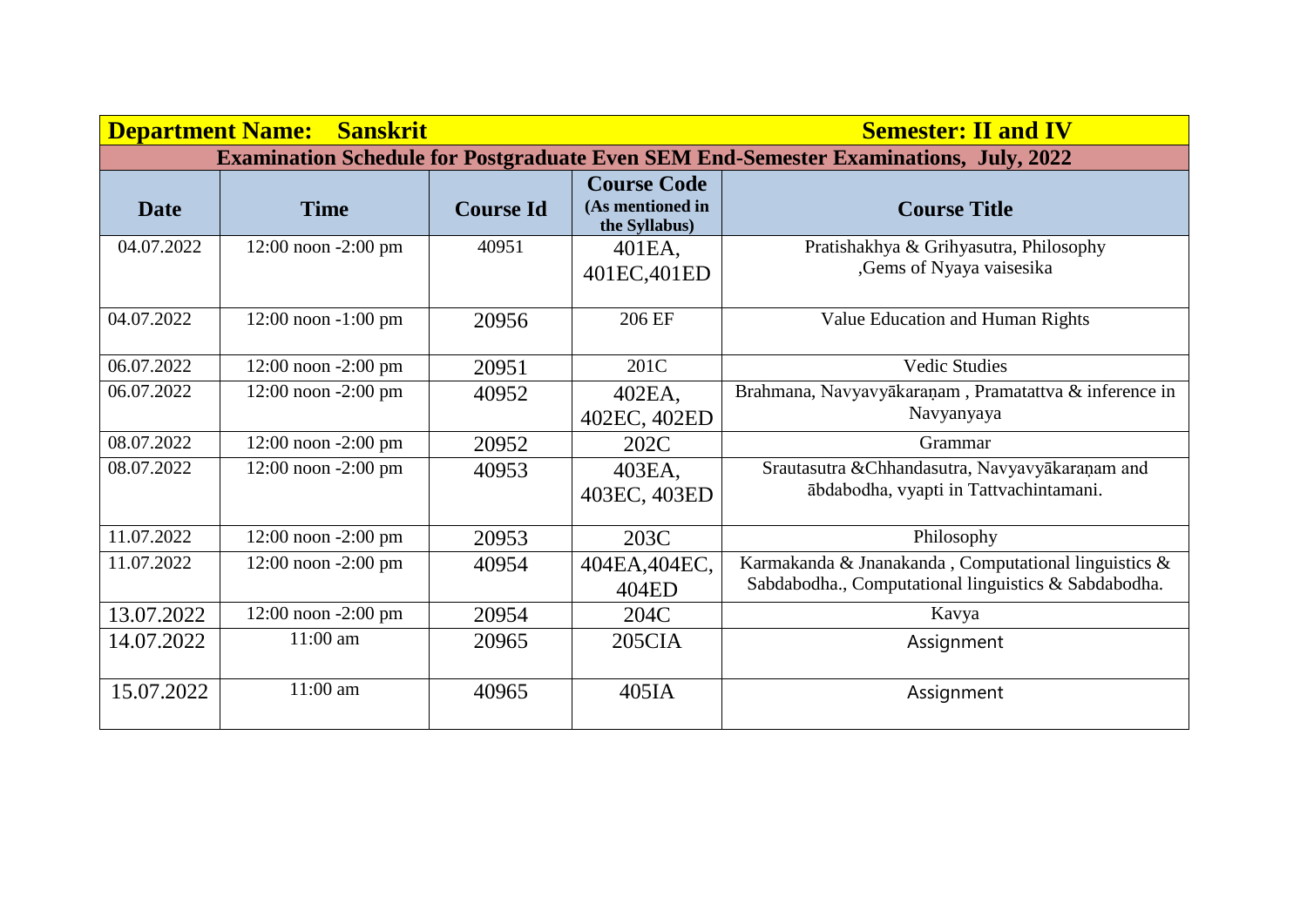|                                                                                             | <b>Department Name: Santali</b> |                  |                                                         | <b>Semester: II and IV</b>                         |  |
|---------------------------------------------------------------------------------------------|---------------------------------|------------------|---------------------------------------------------------|----------------------------------------------------|--|
| <b>Examination Schedule for Postgraduate Even SEM End-Semester Examinations, July, 2022</b> |                                 |                  |                                                         |                                                    |  |
| <b>Date</b>                                                                                 | <b>Time</b>                     | <b>Course Id</b> | <b>Course Code</b><br>(As mentioned in<br>the Syllabus) | <b>Course Title</b>                                |  |
| 04.07.2022                                                                                  | $12:00$ noon $-1:00$ pm         | 21056            | 206 EF                                                  | Value Education and Human Rights                   |  |
| 06.07.2022                                                                                  | $12:00$ noon- $2:00$ pm         | 21051            | 201C                                                    | Early Santali Literature                           |  |
| 06.07.2022                                                                                  | 12:00 noon-2:00pm               | 41051            | 401C                                                    | Magazine & Research Methodology                    |  |
| 08.07.2022                                                                                  | $12:00$ noon- $2:00$ pm         | 21052            | 202C                                                    | Contemporaneous Independence of Santali Literature |  |
| 08.07.2022                                                                                  | $12:00$ noon- $2:00$ pm         | 41052            | 402C                                                    | Neighbouring Literature                            |  |
| 11.07.2022                                                                                  | $12:00$ noon- $2:00$ pm         | 21053            | 203C                                                    | Post independence Santali Literature               |  |
| 11.07.2022                                                                                  | $12:00$ noon- $2:00$ pm         | 41054            | 404E                                                    | Folk Literature, Linguistic, Drama                 |  |
| 13.07.2022                                                                                  | $12:00$ noon- $2:00$ pm         | 21054            | 204C                                                    | Santali Essay Literature                           |  |
| 15.07.2022                                                                                  | 12:00 noon onwards              | 21065            | 205IA                                                   | Translation                                        |  |
| 18.07.2022                                                                                  | 12:00 noon onwards              | 41095            | 405IA                                                   | Fieldwork                                          |  |
| 20.07.2022                                                                                  | 12:00 noon onwards              | 41063            | 403D                                                    | Dissertation                                       |  |